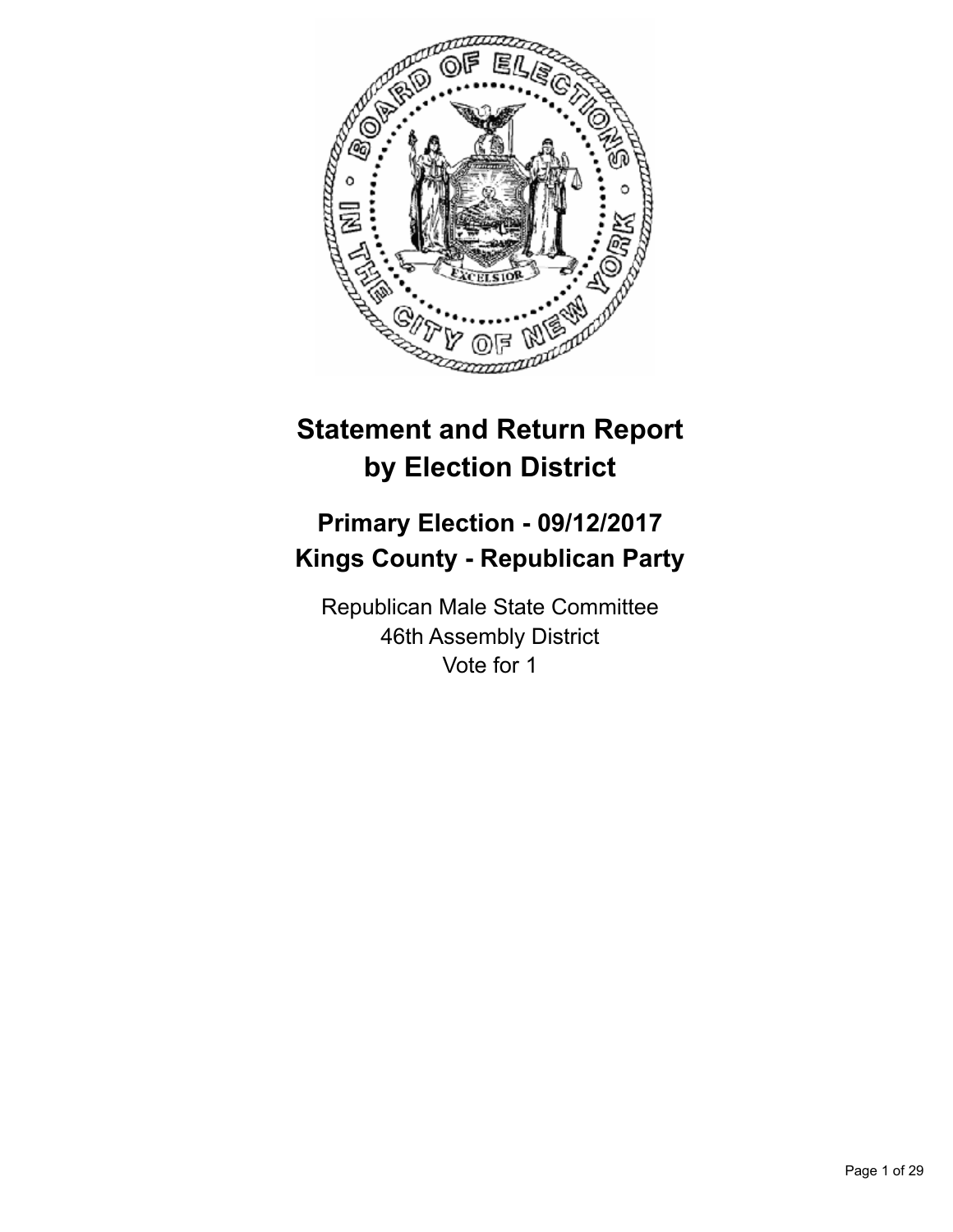

| PUBLIC COUNTER                                           | 5 |
|----------------------------------------------------------|---|
| MANUALLY COUNTED EMERGENCY                               | 0 |
| ABSENTEE / MILITARY                                      | 0 |
| AFFIDAVIT                                                | 0 |
| Total Ballots                                            | 5 |
| Less - Inapplicable Federal/Special Presidential Ballots | 0 |
| <b>Total Applicable Ballots</b>                          | 5 |
| ANTHONY BOVE                                             |   |
| <b>FRANK ESPOSITO</b>                                    | 0 |
| <b>Total Votes</b>                                       |   |
| Unrecorded                                               | 4 |

#### **002/46**

| <b>PUBLIC COUNTER</b>                                    | 2              |
|----------------------------------------------------------|----------------|
| <b>MANUALLY COUNTED EMERGENCY</b>                        | 0              |
| <b>ABSENTEE / MILITARY</b>                               | 0              |
| <b>AFFIDAVIT</b>                                         | 0              |
| <b>Total Ballots</b>                                     | $\overline{2}$ |
| Less - Inapplicable Federal/Special Presidential Ballots | $\Omega$       |
| <b>Total Applicable Ballots</b>                          | $\mathbf{2}$   |
| <b>ANTHONY BOVE</b>                                      | $\mathbf{0}$   |
| <b>FRANK ESPOSITO</b>                                    | 0              |
| <b>Total Votes</b>                                       | 0              |
| Unrecorded                                               | $\overline{2}$ |
|                                                          |                |

| <b>Total Votes</b>                                       | 9 |
|----------------------------------------------------------|---|
| <b>FRANK ESPOSITO</b>                                    | 5 |
| <b>ANTHONY BOVE</b>                                      | 4 |
| <b>Total Applicable Ballots</b>                          | 9 |
| Less - Inapplicable Federal/Special Presidential Ballots | 0 |
| <b>Total Ballots</b>                                     | 9 |
| AFFIDAVIT                                                | 0 |
| ABSENTEE / MILITARY                                      | 5 |
| <b>MANUALLY COUNTED EMERGENCY</b>                        | 0 |
| <b>PUBLIC COUNTER</b>                                    | 4 |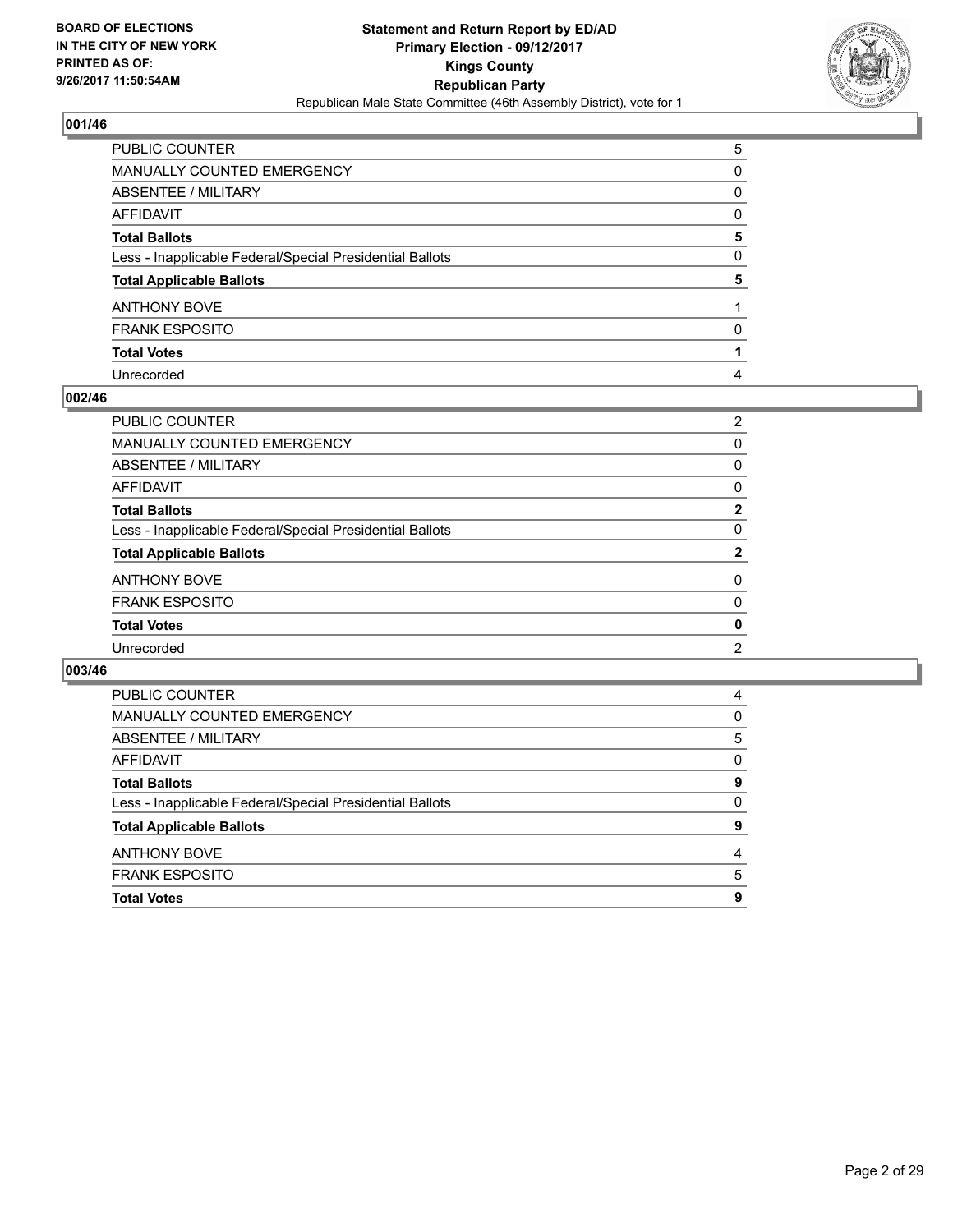

| PUBLIC COUNTER                                           | 3              |
|----------------------------------------------------------|----------------|
| MANUALLY COUNTED EMERGENCY                               | 0              |
| <b>ABSENTEE / MILITARY</b>                               | 0              |
| AFFIDAVIT                                                | 0              |
| Total Ballots                                            | 3              |
| Less - Inapplicable Federal/Special Presidential Ballots | $\mathbf{0}$   |
| <b>Total Applicable Ballots</b>                          | 3              |
| ANTHONY BOVE                                             | 0              |
| FRANK ESPOSITO                                           | $\overline{2}$ |
| <b>Total Votes</b>                                       | 2              |
| Unrecorded                                               |                |

#### **005/46**

| PUBLIC COUNTER                                           |   |
|----------------------------------------------------------|---|
| MANUALLY COUNTED EMERGENCY                               | 0 |
| ABSENTEE / MILITARY                                      | 0 |
| AFFIDAVIT                                                | 0 |
| <b>Total Ballots</b>                                     |   |
| Less - Inapplicable Federal/Special Presidential Ballots | 0 |
| <b>Total Applicable Ballots</b>                          |   |
| <b>ANTHONY BOVE</b>                                      | 0 |
| <b>FRANK ESPOSITO</b>                                    |   |
| <b>Total Votes</b>                                       |   |
|                                                          |   |

## **006/46**

| <b>PUBLIC COUNTER</b>                                    | 0            |
|----------------------------------------------------------|--------------|
| MANUALLY COUNTED EMERGENCY                               | 0            |
| ABSENTEE / MILITARY                                      | 0            |
| AFFIDAVIT                                                | 0            |
| <b>Total Ballots</b>                                     | 0            |
| Less - Inapplicable Federal/Special Presidential Ballots | 0            |
| <b>Total Applicable Ballots</b>                          | $\mathbf{0}$ |
| <b>ANTHONY BOVE</b>                                      | 0            |
| <b>FRANK ESPOSITO</b>                                    | $\Omega$     |
| <b>Total Votes</b>                                       | $\mathbf{0}$ |

| <b>PUBLIC COUNTER</b>                                    |   |
|----------------------------------------------------------|---|
| <b>MANUALLY COUNTED EMERGENCY</b>                        | 0 |
| ABSENTEE / MILITARY                                      | 0 |
| AFFIDAVIT                                                | 0 |
| <b>Total Ballots</b>                                     |   |
| Less - Inapplicable Federal/Special Presidential Ballots | O |
| <b>Total Applicable Ballots</b>                          |   |
| <b>ANTHONY BOVE</b>                                      |   |
| <b>FRANK ESPOSITO</b>                                    | O |
| <b>Total Votes</b>                                       |   |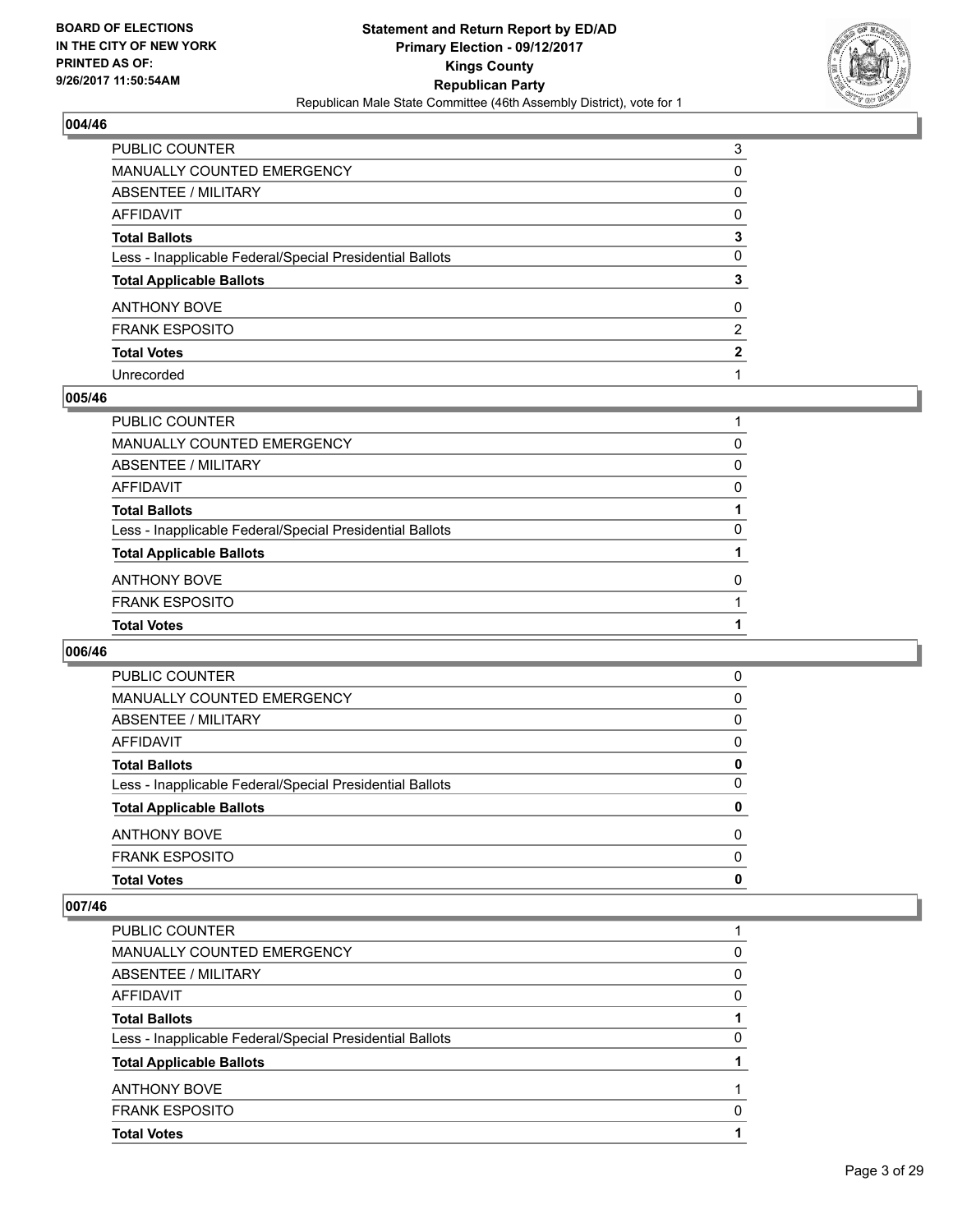

| PUBLIC COUNTER                                           | $\overline{2}$ |
|----------------------------------------------------------|----------------|
| MANUALLY COUNTED EMERGENCY                               | 0              |
| <b>ABSENTEE / MILITARY</b>                               | 3              |
| AFFIDAVIT                                                | 0              |
| Total Ballots                                            | 5              |
| Less - Inapplicable Federal/Special Presidential Ballots | $\mathbf{0}$   |
| <b>Total Applicable Ballots</b>                          | 5              |
| ANTHONY BOVE                                             | 4              |
| FRANK ESPOSITO                                           | $\mathbf{0}$   |
| <b>Total Votes</b>                                       | 4              |
| Unrecorded                                               |                |

#### **009/46**

| PUBLIC COUNTER                                           | 0        |
|----------------------------------------------------------|----------|
| MANUALLY COUNTED EMERGENCY                               | 0        |
| ABSENTEE / MILITARY                                      | 0        |
| AFFIDAVIT                                                | 0        |
| <b>Total Ballots</b>                                     | 0        |
| Less - Inapplicable Federal/Special Presidential Ballots | 0        |
| <b>Total Applicable Ballots</b>                          | 0        |
| <b>ANTHONY BOVE</b>                                      | $\Omega$ |
| <b>FRANK ESPOSITO</b>                                    | $\Omega$ |
| <b>Total Votes</b>                                       | 0        |
|                                                          |          |

| <b>PUBLIC COUNTER</b>                                    |          |
|----------------------------------------------------------|----------|
| MANUALLY COUNTED EMERGENCY                               | 0        |
| ABSENTEE / MILITARY                                      | 0        |
| AFFIDAVIT                                                | $\Omega$ |
| <b>Total Ballots</b>                                     |          |
| Less - Inapplicable Federal/Special Presidential Ballots | 0        |
| <b>Total Applicable Ballots</b>                          |          |
| <b>ANTHONY BOVE</b>                                      | 0        |
| <b>FRANK ESPOSITO</b>                                    |          |
| <b>Total Votes</b>                                       |          |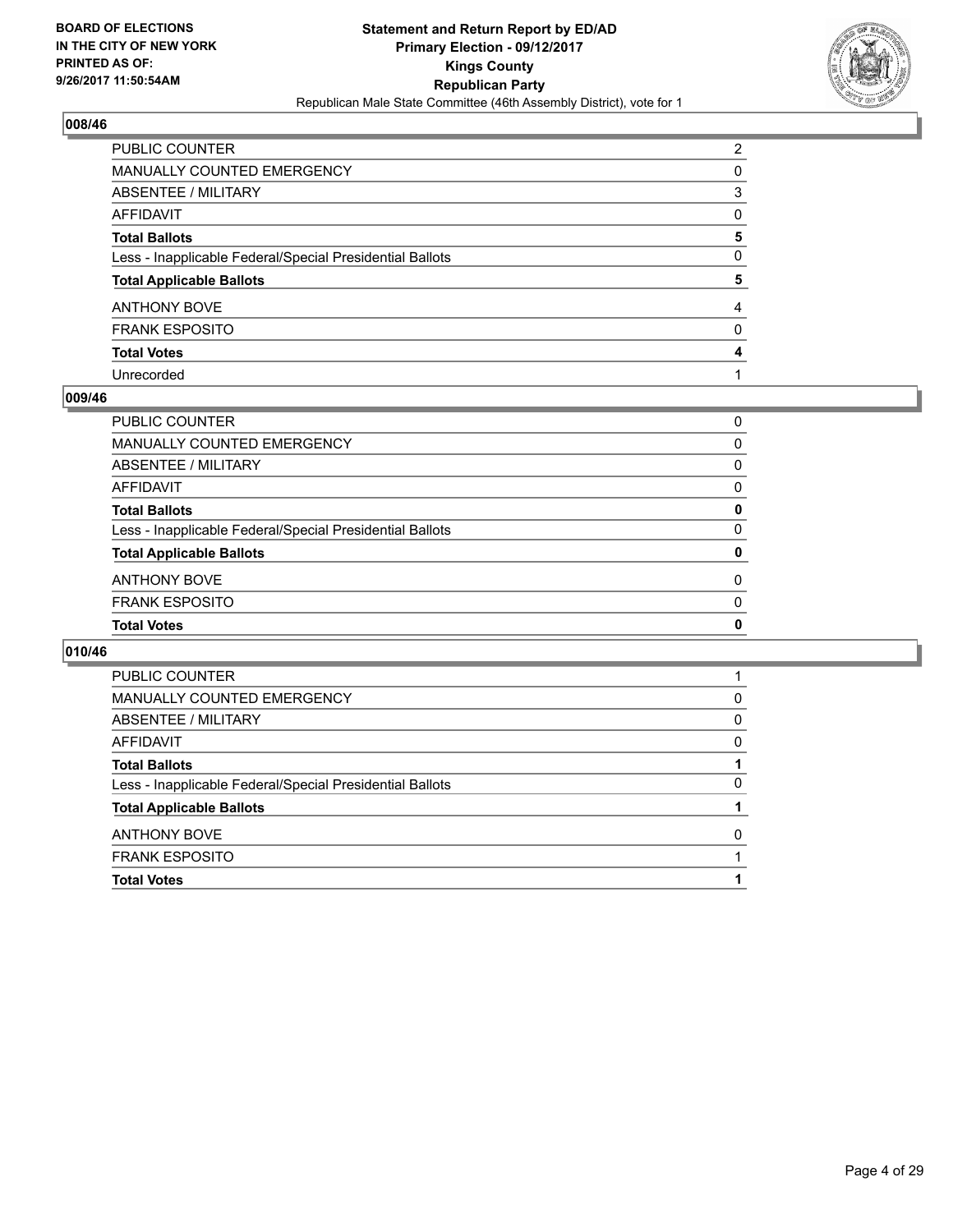

| PUBLIC COUNTER                                           | 19           |
|----------------------------------------------------------|--------------|
| MANUALLY COUNTED EMERGENCY                               | 0            |
| ABSENTEE / MILITARY                                      | 8            |
| AFFIDAVIT                                                | 0            |
| Total Ballots                                            | 27           |
| Less - Inapplicable Federal/Special Presidential Ballots | $\mathbf{0}$ |
| <b>Total Applicable Ballots</b>                          | 27           |
| ANTHONY BOVE                                             | 19           |
| <b>FRANK ESPOSITO</b>                                    | 4            |
| <b>Total Votes</b>                                       | 23           |
| Unrecorded                                               | 4            |

#### **012/46**

| <b>Total Votes</b>                                       |   |
|----------------------------------------------------------|---|
| <b>FRANK ESPOSITO</b>                                    | 0 |
| <b>ANTHONY BOVE</b>                                      |   |
| <b>Total Applicable Ballots</b>                          |   |
| Less - Inapplicable Federal/Special Presidential Ballots | 0 |
| <b>Total Ballots</b>                                     |   |
| AFFIDAVIT                                                | 0 |
| ABSENTEE / MILITARY                                      | 0 |
| MANUALLY COUNTED EMERGENCY                               | 0 |
| PUBLIC COUNTER                                           |   |

| <b>PUBLIC COUNTER</b>                                    | 0        |
|----------------------------------------------------------|----------|
| <b>MANUALLY COUNTED EMERGENCY</b>                        | 0        |
| ABSENTEE / MILITARY                                      |          |
| <b>AFFIDAVIT</b>                                         | 0        |
| <b>Total Ballots</b>                                     |          |
| Less - Inapplicable Federal/Special Presidential Ballots | 0        |
| <b>Total Applicable Ballots</b>                          |          |
| <b>ANTHONY BOVE</b>                                      | 0        |
| <b>FRANK ESPOSITO</b>                                    | $\Omega$ |
| <b>Total Votes</b>                                       | 0        |
| Unrecorded                                               |          |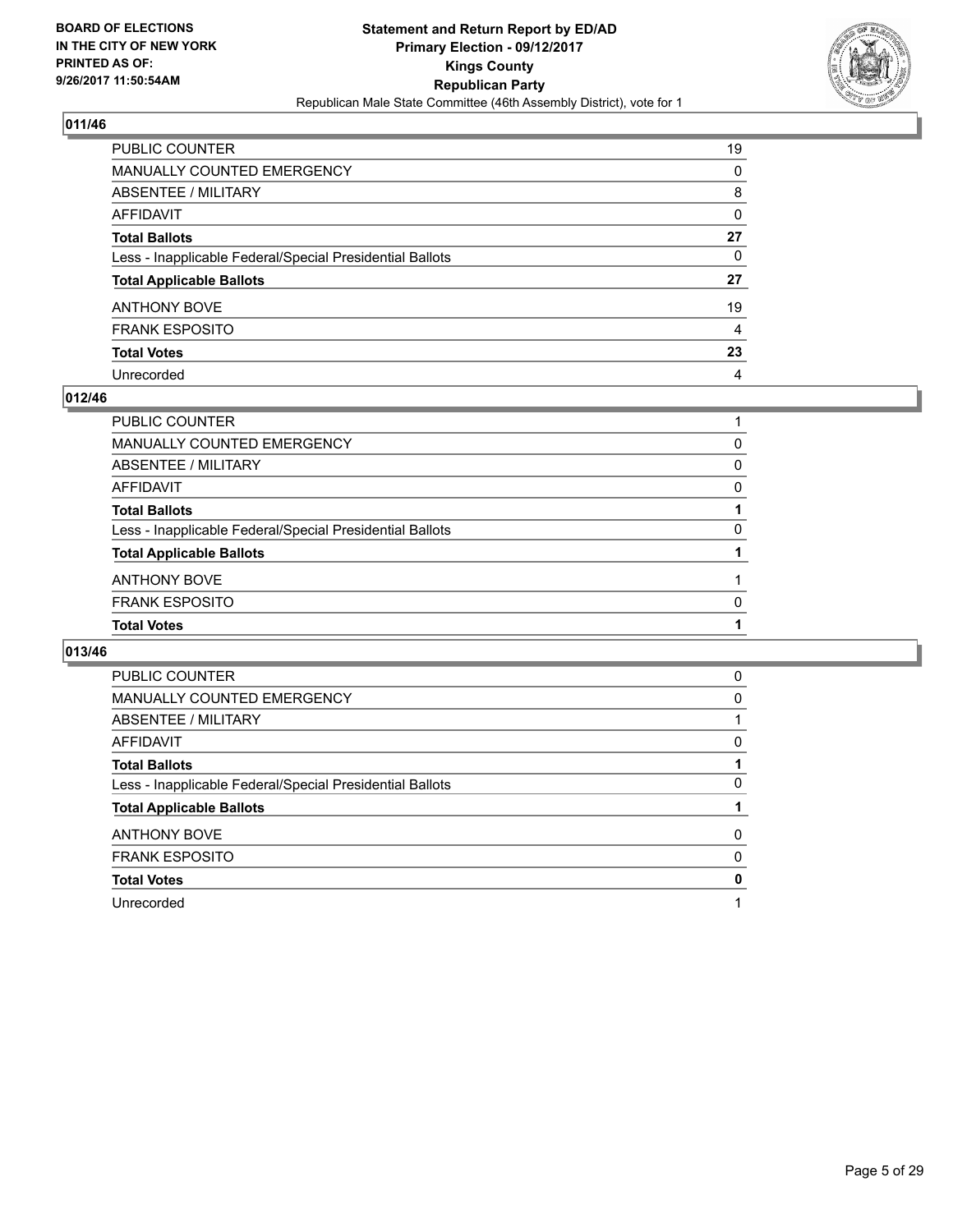

| <b>Total Votes</b>                                       | 2 |
|----------------------------------------------------------|---|
| <b>FRANK ESPOSITO</b>                                    |   |
| <b>ANTHONY BOVE</b>                                      |   |
| <b>Total Applicable Ballots</b>                          | 2 |
| Less - Inapplicable Federal/Special Presidential Ballots | 0 |
| <b>Total Ballots</b>                                     | 2 |
| AFFIDAVIT                                                | 0 |
| <b>ABSENTEE / MILITARY</b>                               | 0 |
| <b>MANUALLY COUNTED EMERGENCY</b>                        | 0 |
| PUBLIC COUNTER                                           | 2 |

### **015/46**

| PUBLIC COUNTER                                           | 0            |
|----------------------------------------------------------|--------------|
| MANUALLY COUNTED EMERGENCY                               | 0            |
| ABSENTEE / MILITARY                                      | $\Omega$     |
| AFFIDAVIT                                                | 0            |
| Total Ballots                                            | 0            |
| Less - Inapplicable Federal/Special Presidential Ballots | $\mathbf{0}$ |
| <b>Total Applicable Ballots</b>                          | 0            |
| ANTHONY BOVE                                             | 0            |
| <b>FRANK ESPOSITO</b>                                    | $\Omega$     |
| <b>Total Votes</b>                                       | 0            |
|                                                          |              |

## **016/46**

| PUBLIC COUNTER                                           |   |
|----------------------------------------------------------|---|
| MANUALLY COUNTED EMERGENCY                               | 0 |
| ABSENTEE / MILITARY                                      | 0 |
| AFFIDAVIT                                                | 0 |
| <b>Total Ballots</b>                                     |   |
| Less - Inapplicable Federal/Special Presidential Ballots | 0 |
| <b>Total Applicable Ballots</b>                          |   |
| <b>ANTHONY BOVE</b>                                      |   |
| <b>FRANK ESPOSITO</b>                                    | O |
| <b>Total Votes</b>                                       |   |
|                                                          |   |

| <b>PUBLIC COUNTER</b>                                    | 10 |
|----------------------------------------------------------|----|
| <b>MANUALLY COUNTED EMERGENCY</b>                        | 0  |
| ABSENTEE / MILITARY                                      |    |
| <b>AFFIDAVIT</b>                                         | 0  |
| <b>Total Ballots</b>                                     | 11 |
| Less - Inapplicable Federal/Special Presidential Ballots | 0  |
| <b>Total Applicable Ballots</b>                          | 11 |
| <b>ANTHONY BOVE</b>                                      | 5  |
| <b>FRANK ESPOSITO</b>                                    | 5  |
| <b>Total Votes</b>                                       | 10 |
| Unrecorded                                               | 1  |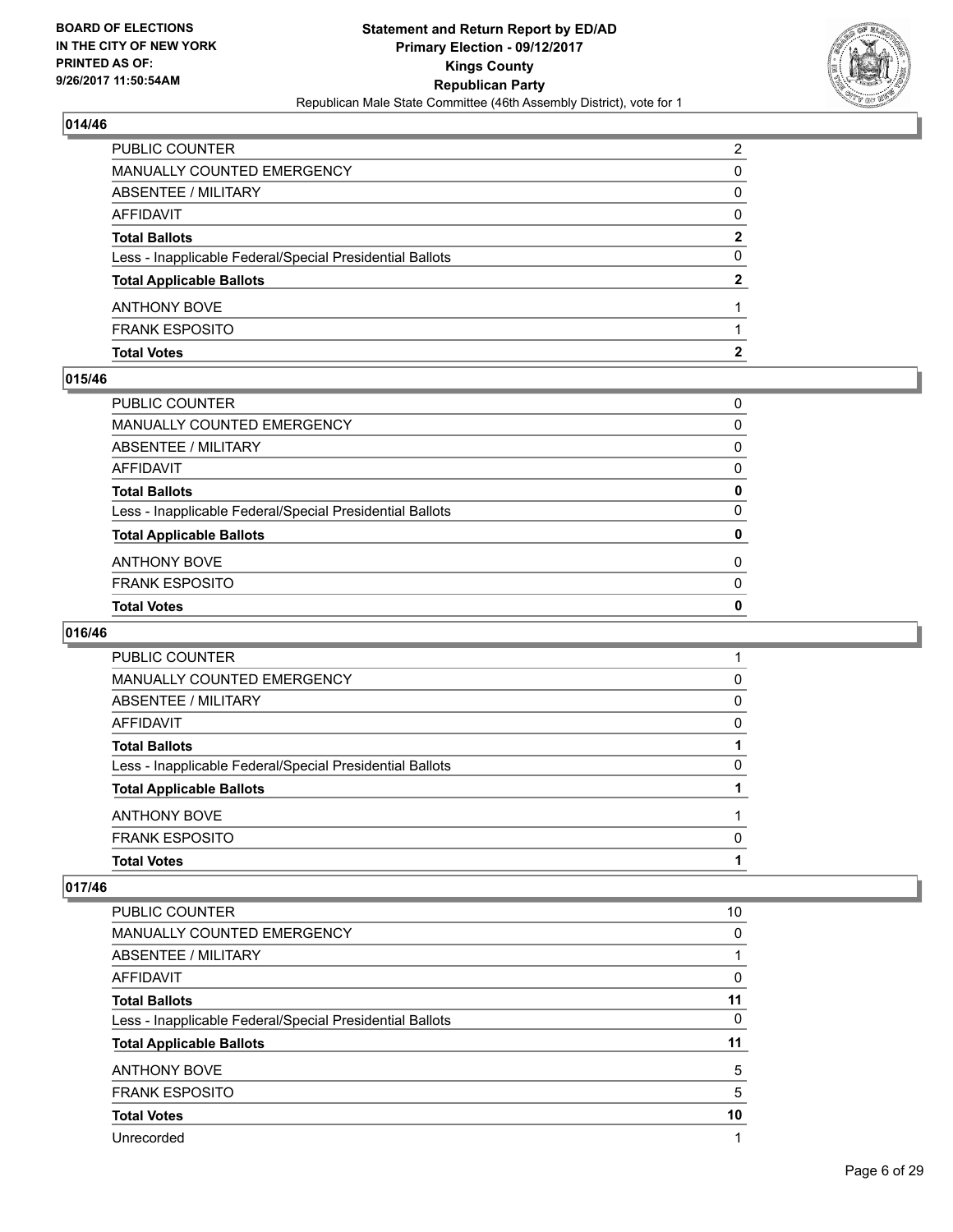

| PUBLIC COUNTER                                           | 13           |
|----------------------------------------------------------|--------------|
| MANUALLY COUNTED EMERGENCY                               | 0            |
| ABSENTEE / MILITARY                                      | 0            |
| AFFIDAVIT                                                | $\mathbf{0}$ |
| Total Ballots                                            | 13           |
| Less - Inapplicable Federal/Special Presidential Ballots | $\mathbf{0}$ |
| <b>Total Applicable Ballots</b>                          | 13           |
| ANTHONY BOVE                                             | 8            |
| FRANK ESPOSITO                                           |              |
| <b>Total Votes</b>                                       | 9            |
| Unrecorded                                               | 4            |

#### **019/46**

| PUBLIC COUNTER                                           | 27             |
|----------------------------------------------------------|----------------|
| <b>MANUALLY COUNTED EMERGENCY</b>                        | 0              |
| ABSENTEE / MILITARY                                      |                |
| AFFIDAVIT                                                | 0              |
| <b>Total Ballots</b>                                     | 28             |
| Less - Inapplicable Federal/Special Presidential Ballots | 0              |
| <b>Total Applicable Ballots</b>                          | 28             |
| <b>ANTHONY BOVE</b>                                      | 8              |
| <b>FRANK ESPOSITO</b>                                    | 18             |
| <b>Total Votes</b>                                       | 26             |
| Unrecorded                                               | $\overline{2}$ |

| <b>PUBLIC COUNTER</b>                                    |   |
|----------------------------------------------------------|---|
| MANUALLY COUNTED EMERGENCY                               | 0 |
| ABSENTEE / MILITARY                                      | 0 |
| AFFIDAVIT                                                | 0 |
| <b>Total Ballots</b>                                     |   |
| Less - Inapplicable Federal/Special Presidential Ballots | 0 |
| <b>Total Applicable Ballots</b>                          |   |
| <b>ANTHONY BOVE</b>                                      | 4 |
| <b>FRANK ESPOSITO</b>                                    | 3 |
| <b>Total Votes</b>                                       |   |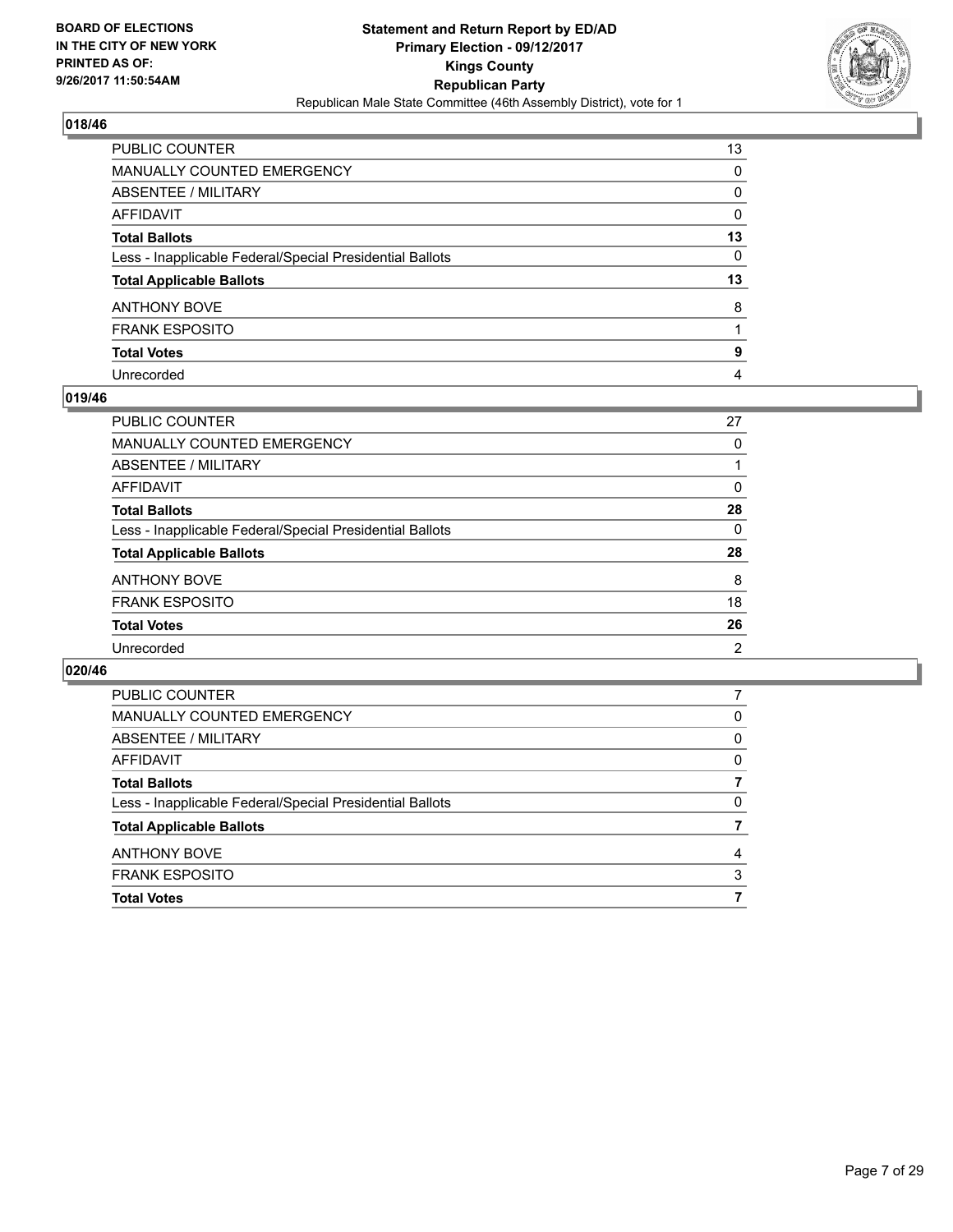

| PUBLIC COUNTER                                           | 51       |
|----------------------------------------------------------|----------|
| <b>MANUALLY COUNTED EMERGENCY</b>                        | 0        |
| <b>ABSENTEE / MILITARY</b>                               | 0        |
| <b>AFFIDAVIT</b>                                         | $\Omega$ |
| <b>Total Ballots</b>                                     | 51       |
| Less - Inapplicable Federal/Special Presidential Ballots | 0        |
| <b>Total Applicable Ballots</b>                          | 51       |
| ANTHONY BOVE                                             | 19       |
| <b>FRANK ESPOSITO</b>                                    | 16       |
| <b>Total Votes</b>                                       | 35       |
| Unrecorded                                               | 16       |

#### **022/46**

| PUBLIC COUNTER                                           | 26       |
|----------------------------------------------------------|----------|
| MANUALLY COUNTED EMERGENCY                               | $\Omega$ |
| ABSENTEE / MILITARY                                      | 0        |
| AFFIDAVIT                                                | 0        |
| <b>Total Ballots</b>                                     | 26       |
| Less - Inapplicable Federal/Special Presidential Ballots | $\Omega$ |
| <b>Total Applicable Ballots</b>                          | 26       |
| <b>ANTHONY BOVE</b>                                      | 16       |
| <b>FRANK ESPOSITO</b>                                    | 9        |
| <b>Total Votes</b>                                       | 25       |
| Unrecorded                                               |          |
|                                                          |          |

| <b>PUBLIC COUNTER</b>                                    | 29 |
|----------------------------------------------------------|----|
| <b>MANUALLY COUNTED EMERGENCY</b>                        | 0  |
| ABSENTEE / MILITARY                                      | 0  |
| <b>AFFIDAVIT</b>                                         | 0  |
| <b>Total Ballots</b>                                     | 29 |
| Less - Inapplicable Federal/Special Presidential Ballots | 0  |
| <b>Total Applicable Ballots</b>                          | 29 |
| <b>ANTHONY BOVE</b>                                      | 7  |
| <b>FRANK ESPOSITO</b>                                    | 16 |
| <b>Total Votes</b>                                       | 23 |
| Unrecorded                                               | 6  |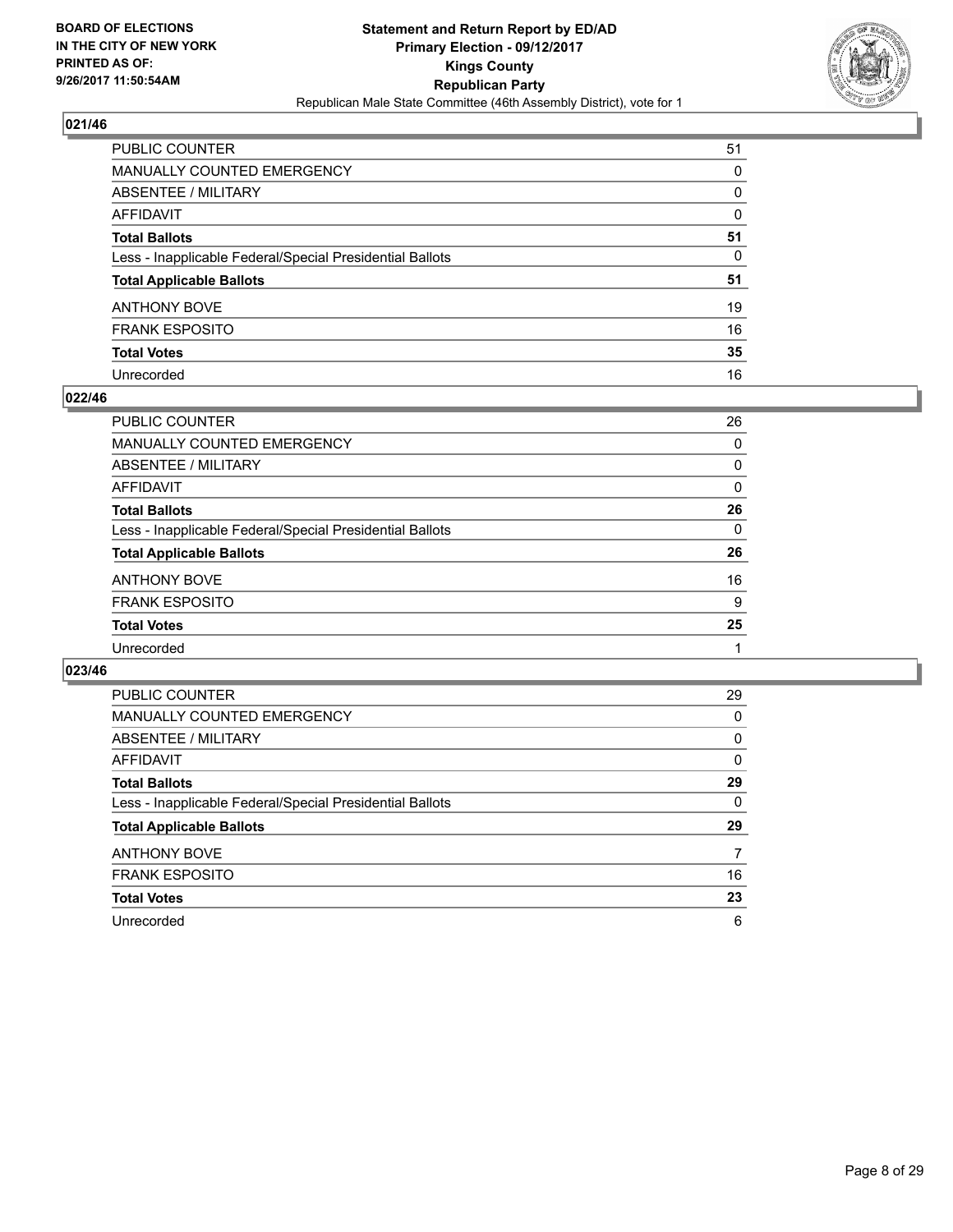

| PUBLIC COUNTER                                           | 22      |
|----------------------------------------------------------|---------|
| MANUALLY COUNTED EMERGENCY                               | 0       |
| ABSENTEE / MILITARY                                      | 0       |
| AFFIDAVIT                                                | 0       |
| Total Ballots                                            | 22      |
| Less - Inapplicable Federal/Special Presidential Ballots | 0       |
| <b>Total Applicable Ballots</b>                          | $22 \,$ |
| ANTHONY BOVE                                             | 8       |
| <b>FRANK ESPOSITO</b>                                    | 10      |
| <b>Total Votes</b>                                       | 18      |
| Unrecorded                                               | 4       |

#### **025/46**

| PUBLIC COUNTER                                           | 19       |
|----------------------------------------------------------|----------|
| <b>MANUALLY COUNTED EMERGENCY</b>                        | $\Omega$ |
| ABSENTEE / MILITARY                                      | 0        |
| AFFIDAVIT                                                | 0        |
| <b>Total Ballots</b>                                     | 19       |
| Less - Inapplicable Federal/Special Presidential Ballots | 0        |
| <b>Total Applicable Ballots</b>                          | 19       |
| <b>ANTHONY BOVE</b>                                      | 6        |
| <b>FRANK ESPOSITO</b>                                    | 8        |
| <b>Total Votes</b>                                       | 14       |
| Unrecorded                                               | 5        |

| <b>Total Votes</b>                                       | 8 |
|----------------------------------------------------------|---|
| <b>FRANK ESPOSITO</b>                                    | 4 |
| <b>ANTHONY BOVE</b>                                      | 4 |
| <b>Total Applicable Ballots</b>                          | 8 |
| Less - Inapplicable Federal/Special Presidential Ballots | 0 |
| <b>Total Ballots</b>                                     | 8 |
| AFFIDAVIT                                                | 0 |
| ABSENTEE / MILITARY                                      | 0 |
| <b>MANUALLY COUNTED EMERGENCY</b>                        | 0 |
| <b>PUBLIC COUNTER</b>                                    | 8 |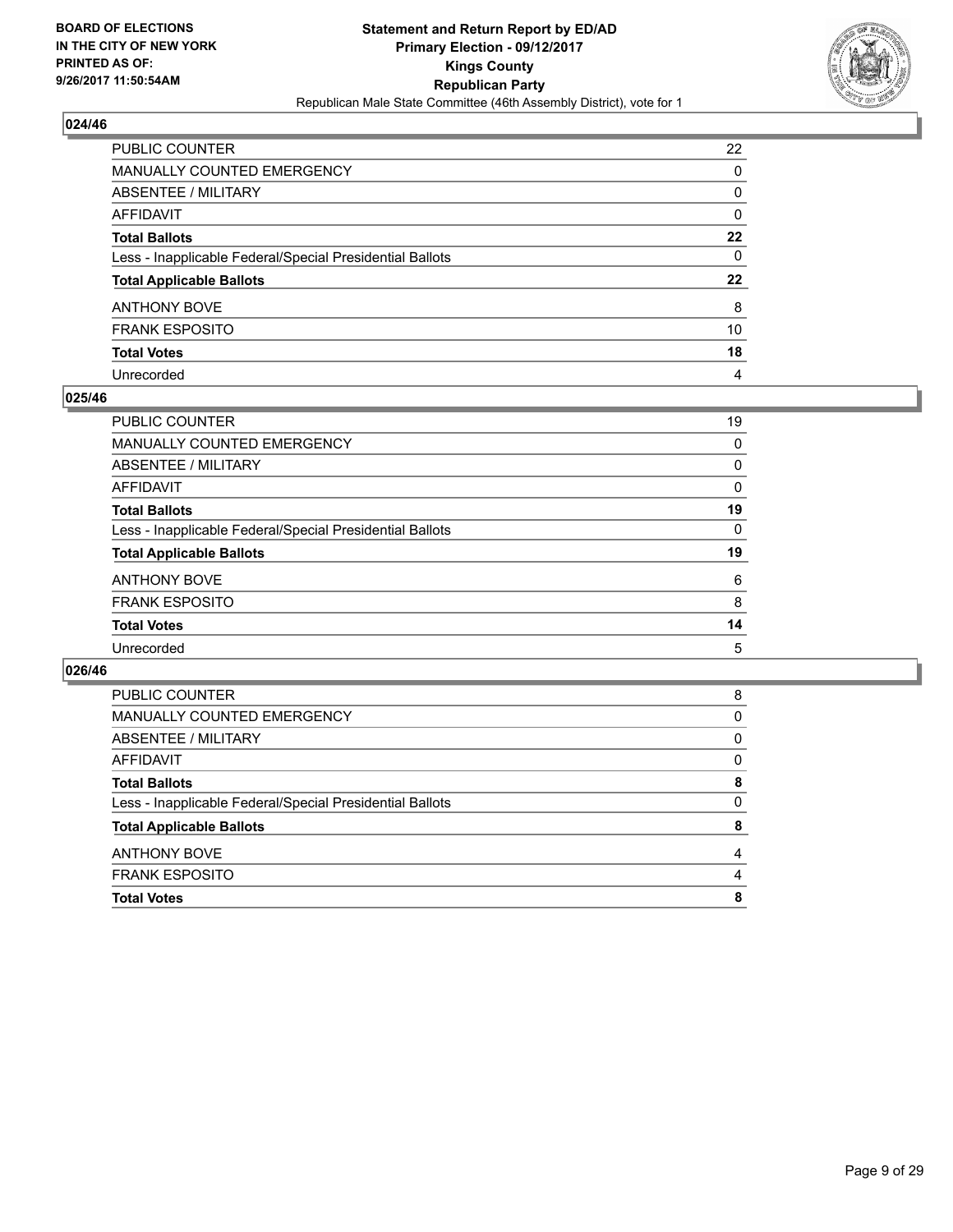

| <b>MANUALLY COUNTED EMERGENCY</b><br>0<br><b>ABSENTEE / MILITARY</b><br>0<br><b>AFFIDAVIT</b><br>0<br><b>Total Ballots</b><br>4<br>$\Omega$<br>Less - Inapplicable Federal/Special Presidential Ballots<br><b>Total Applicable Ballots</b><br>4<br><b>ANTHONY BOVE</b><br><b>FRANK ESPOSITO</b><br><b>Total Votes</b><br>4 | PUBLIC COUNTER | 4 |
|----------------------------------------------------------------------------------------------------------------------------------------------------------------------------------------------------------------------------------------------------------------------------------------------------------------------------|----------------|---|
|                                                                                                                                                                                                                                                                                                                            |                |   |
|                                                                                                                                                                                                                                                                                                                            |                |   |
|                                                                                                                                                                                                                                                                                                                            |                |   |
|                                                                                                                                                                                                                                                                                                                            |                |   |
|                                                                                                                                                                                                                                                                                                                            |                |   |
|                                                                                                                                                                                                                                                                                                                            |                |   |
|                                                                                                                                                                                                                                                                                                                            |                | 2 |
|                                                                                                                                                                                                                                                                                                                            |                | 2 |
|                                                                                                                                                                                                                                                                                                                            |                |   |

#### **028/46**

| PUBLIC COUNTER                                           | 35       |
|----------------------------------------------------------|----------|
| <b>MANUALLY COUNTED EMERGENCY</b>                        | $\Omega$ |
| ABSENTEE / MILITARY                                      | 0        |
| <b>AFFIDAVIT</b>                                         | 0        |
| <b>Total Ballots</b>                                     | 35       |
| Less - Inapplicable Federal/Special Presidential Ballots | $\Omega$ |
| <b>Total Applicable Ballots</b>                          | 35       |
| <b>ANTHONY BOVE</b>                                      | 23       |
| <b>FRANK ESPOSITO</b>                                    | 6        |
| <b>Total Votes</b>                                       | 29       |
| Unrecorded                                               | 6        |
|                                                          |          |

| <b>PUBLIC COUNTER</b>                                    | 23 |
|----------------------------------------------------------|----|
| <b>MANUALLY COUNTED EMERGENCY</b>                        | 0  |
| ABSENTEE / MILITARY                                      | 0  |
| AFFIDAVIT                                                |    |
| <b>Total Ballots</b>                                     | 24 |
| Less - Inapplicable Federal/Special Presidential Ballots | 0  |
| <b>Total Applicable Ballots</b>                          | 24 |
| <b>ANTHONY BOVE</b>                                      | 8  |
| <b>FRANK ESPOSITO</b>                                    | 12 |
| <b>Total Votes</b>                                       | 20 |
| Unrecorded                                               | 4  |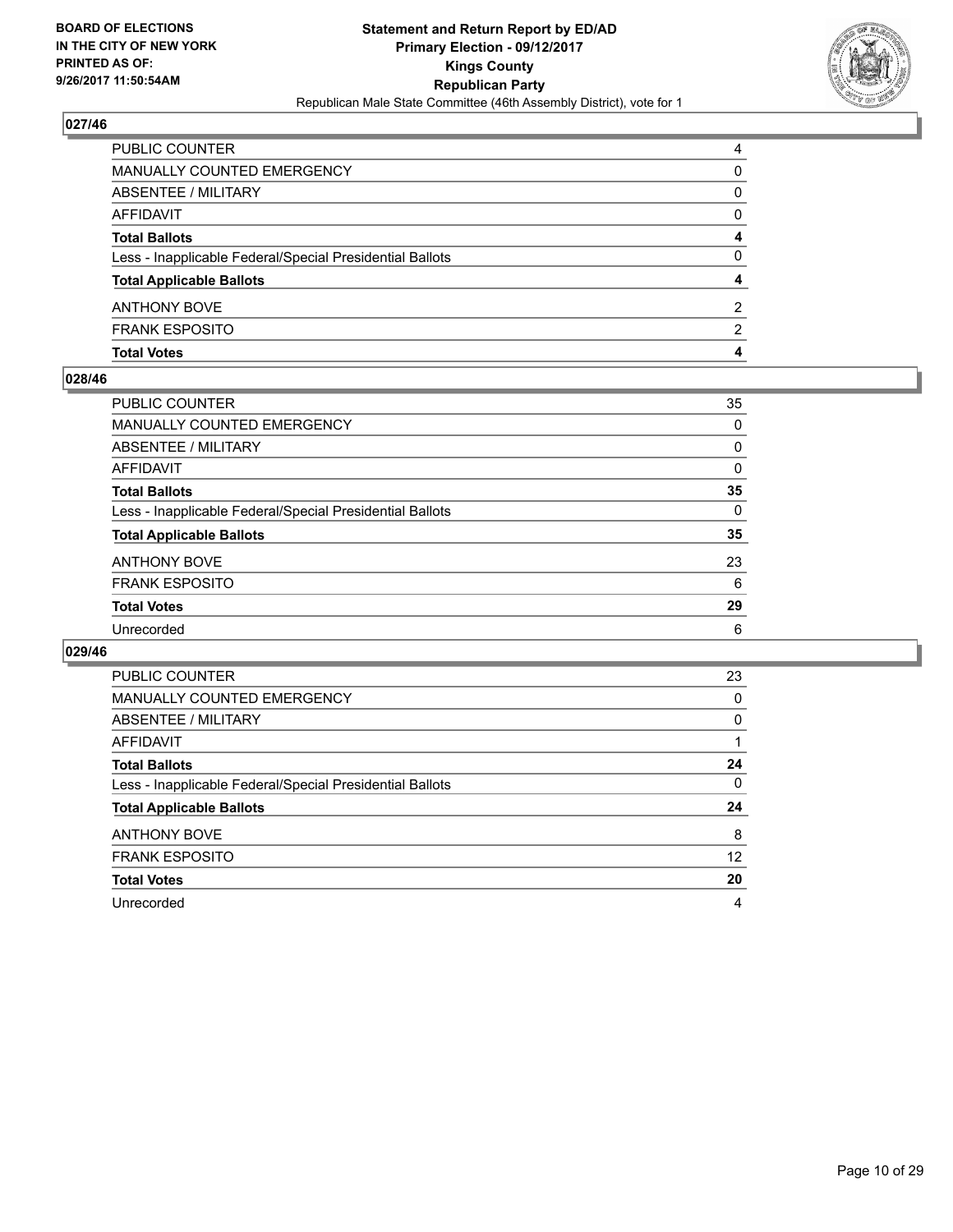

| PUBLIC COUNTER                                           | 18 |
|----------------------------------------------------------|----|
| MANUALLY COUNTED EMERGENCY                               | 0  |
| ABSENTEE / MILITARY                                      | 0  |
| AFFIDAVIT                                                | 0  |
| Total Ballots                                            | 18 |
| Less - Inapplicable Federal/Special Presidential Ballots | 0  |
| <b>Total Applicable Ballots</b>                          | 18 |
| ANTHONY BOVE                                             | 8  |
| FRANK ESPOSITO                                           | 9  |
| <b>Total Votes</b>                                       | 17 |
| Unrecorded                                               |    |

#### **031/46**

| 42 |
|----|
|    |
| 0  |
| 0  |
| 0  |
| 42 |
| 0  |
| 42 |
| 9  |
| 19 |
| 28 |
| 14 |
|    |

| <b>Total Votes</b>                                       | 2 |
|----------------------------------------------------------|---|
| <b>FRANK ESPOSITO</b>                                    | 2 |
| <b>ANTHONY BOVE</b>                                      | 0 |
| <b>Total Applicable Ballots</b>                          | 2 |
| Less - Inapplicable Federal/Special Presidential Ballots | 0 |
| <b>Total Ballots</b>                                     | 2 |
| AFFIDAVIT                                                | 0 |
| ABSENTEE / MILITARY                                      | 0 |
| MANUALLY COUNTED EMERGENCY                               | 0 |
| <b>PUBLIC COUNTER</b>                                    | 2 |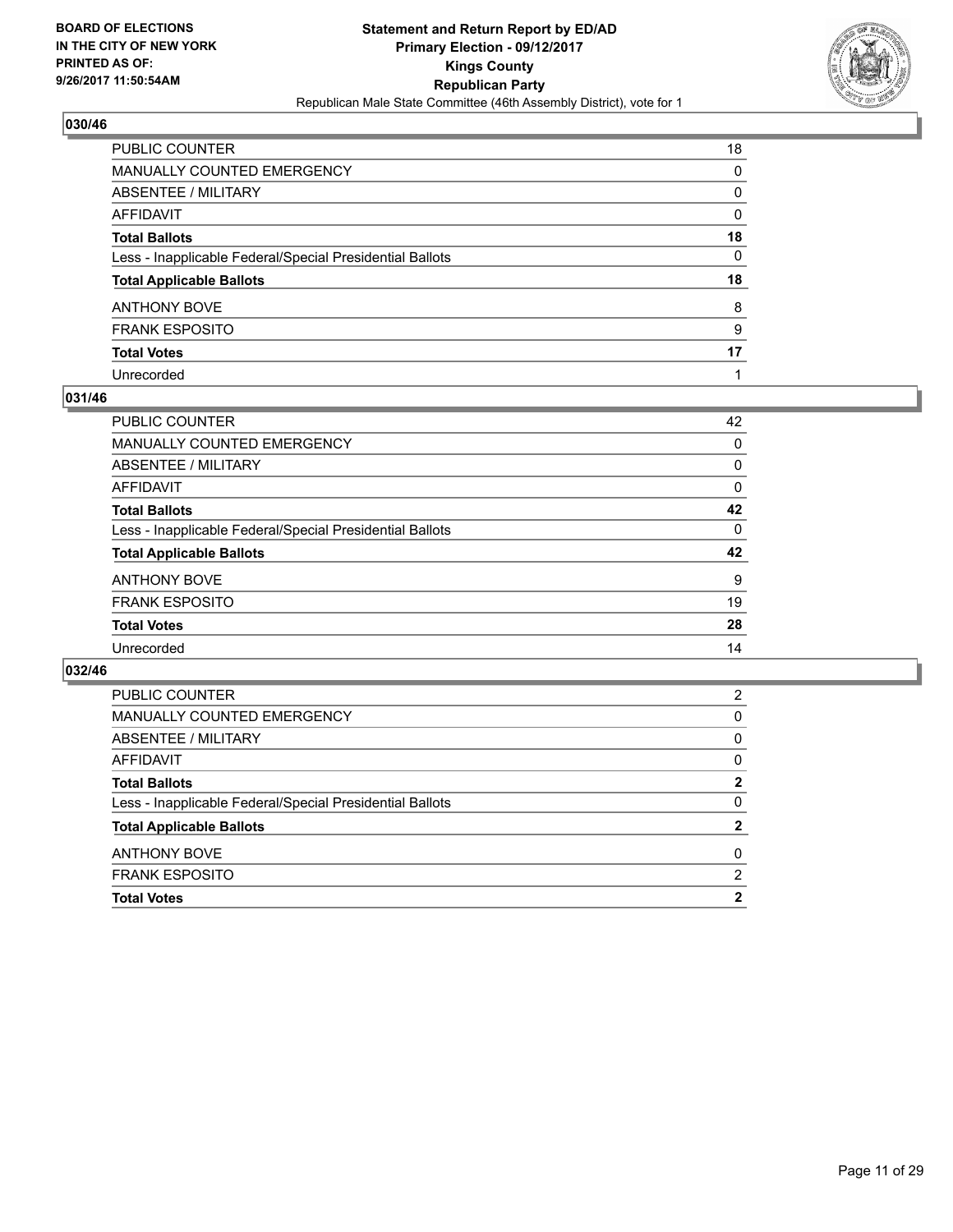

| PUBLIC COUNTER                                           |              |
|----------------------------------------------------------|--------------|
| MANUALLY COUNTED EMERGENCY                               | 0            |
| <b>ABSENTEE / MILITARY</b>                               | 0            |
| AFFIDAVIT                                                | 0            |
| Total Ballots                                            |              |
| Less - Inapplicable Federal/Special Presidential Ballots | 0            |
| <b>Total Applicable Ballots</b>                          |              |
| ANTHONY BOVE                                             | 0            |
| <b>FRANK ESPOSITO</b>                                    | $\mathbf{0}$ |
| <b>Total Votes</b>                                       | 0            |
| Unrecorded                                               |              |

#### **034/46**

| PUBLIC COUNTER                                           | 12       |
|----------------------------------------------------------|----------|
| <b>MANUALLY COUNTED EMERGENCY</b>                        | 0        |
| ABSENTEE / MILITARY                                      | 2        |
| AFFIDAVIT                                                | 0        |
| <b>Total Ballots</b>                                     | 14       |
| Less - Inapplicable Federal/Special Presidential Ballots | $\Omega$ |
| <b>Total Applicable Ballots</b>                          | 14       |
| <b>ANTHONY BOVE</b>                                      | 5        |
| <b>FRANK ESPOSITO</b>                                    | 5        |
| <b>Total Votes</b>                                       | 10       |
| Unrecorded                                               | 4        |
|                                                          |          |

| <b>PUBLIC COUNTER</b>                                    | 11             |
|----------------------------------------------------------|----------------|
| MANUALLY COUNTED EMERGENCY                               | 0              |
| ABSENTEE / MILITARY                                      |                |
| AFFIDAVIT                                                | 0              |
| <b>Total Ballots</b>                                     | 12             |
| Less - Inapplicable Federal/Special Presidential Ballots | 0              |
| <b>Total Applicable Ballots</b>                          | 12             |
| <b>ANTHONY BOVE</b>                                      | $\overline{2}$ |
| <b>FRANK ESPOSITO</b>                                    | 9              |
| <b>Total Votes</b>                                       | 11             |
| Unrecorded                                               |                |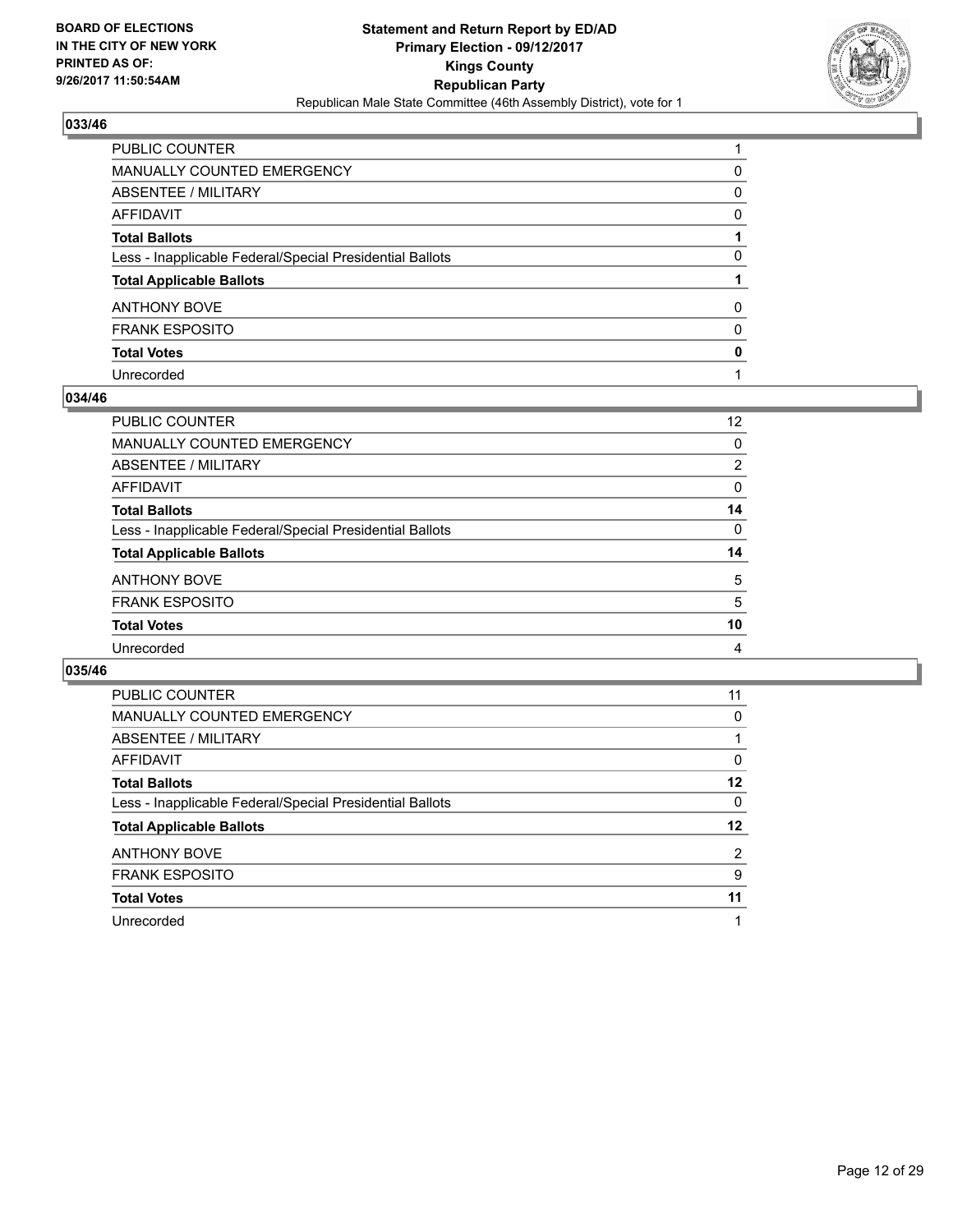

| PUBLIC COUNTER                                           | 44 |
|----------------------------------------------------------|----|
| <b>MANUALLY COUNTED EMERGENCY</b>                        | 0  |
| <b>ABSENTEE / MILITARY</b>                               | 9  |
| AFFIDAVIT                                                | 0  |
| <b>Total Ballots</b>                                     | 53 |
| Less - Inapplicable Federal/Special Presidential Ballots | 0  |
| <b>Total Applicable Ballots</b>                          | 53 |
| ANTHONY BOVE                                             | 16 |
| <b>FRANK ESPOSITO</b>                                    | 23 |
| <b>Total Votes</b>                                       | 39 |
| Unrecorded                                               | 14 |

#### **037/46**

| 0        |
|----------|
|          |
| $\Omega$ |
| $\Omega$ |
| 0        |
| 0        |
| 0        |
| 0        |
| 0        |
| 0        |
| $\Omega$ |
|          |

| PUBLIC COUNTER                                           | 16 |
|----------------------------------------------------------|----|
| <b>MANUALLY COUNTED EMERGENCY</b>                        | 0  |
| ABSENTEE / MILITARY                                      | 0  |
| AFFIDAVIT                                                | 0  |
| <b>Total Ballots</b>                                     | 16 |
| Less - Inapplicable Federal/Special Presidential Ballots | 0  |
| <b>Total Applicable Ballots</b>                          | 16 |
| <b>ANTHONY BOVE</b>                                      | 2  |
| <b>FRANK ESPOSITO</b>                                    | 13 |
| <b>Total Votes</b>                                       | 15 |
| Unrecorded                                               |    |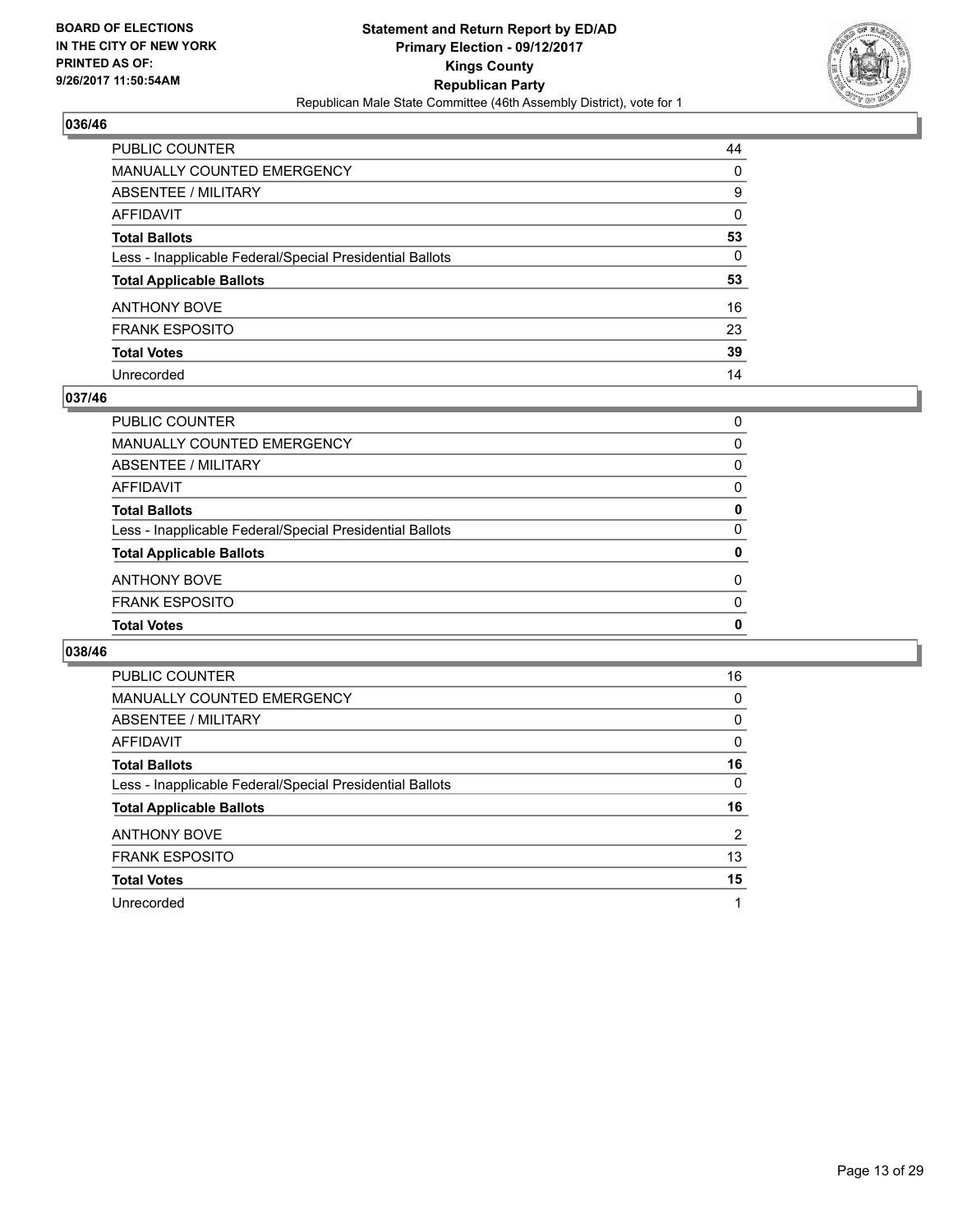

| PUBLIC COUNTER                                           |          |
|----------------------------------------------------------|----------|
| <b>MANUALLY COUNTED EMERGENCY</b>                        | 0        |
| <b>ABSENTEE / MILITARY</b>                               | 0        |
| AFFIDAVIT                                                | $\Omega$ |
| <b>Total Ballots</b>                                     |          |
| Less - Inapplicable Federal/Special Presidential Ballots | 0        |
| <b>Total Applicable Ballots</b>                          |          |
| ANTHONY BOVE                                             | $\Omega$ |
| <b>FRANK ESPOSITO</b>                                    | $\Omega$ |
| <b>Total Votes</b>                                       | 0        |
| Unrecorded                                               |          |

#### **040/46**

| PUBLIC COUNTER                                           | 4              |
|----------------------------------------------------------|----------------|
| <b>MANUALLY COUNTED EMERGENCY</b>                        | 0              |
| ABSENTEE / MILITARY                                      | 0              |
| AFFIDAVIT                                                | 0              |
| <b>Total Ballots</b>                                     | 4              |
| Less - Inapplicable Federal/Special Presidential Ballots | 0              |
| <b>Total Applicable Ballots</b>                          | 4              |
| <b>ANTHONY BOVE</b>                                      | $\overline{2}$ |
| <b>FRANK ESPOSITO</b>                                    |                |
| <b>Total Votes</b>                                       | 3              |
| Unrecorded                                               |                |
|                                                          |                |

| <b>PUBLIC COUNTER</b>                                    | 49 |
|----------------------------------------------------------|----|
| <b>MANUALLY COUNTED EMERGENCY</b>                        | 0  |
| ABSENTEE / MILITARY                                      | 5  |
| <b>AFFIDAVIT</b>                                         | 0  |
| <b>Total Ballots</b>                                     | 54 |
| Less - Inapplicable Federal/Special Presidential Ballots | 0  |
| <b>Total Applicable Ballots</b>                          | 54 |
|                                                          |    |
| <b>ANTHONY BOVE</b>                                      | 18 |
| <b>FRANK ESPOSITO</b>                                    | 23 |
| MICHAEL CUSACK (WRITE-IN)                                |    |
| <b>Total Votes</b>                                       | 42 |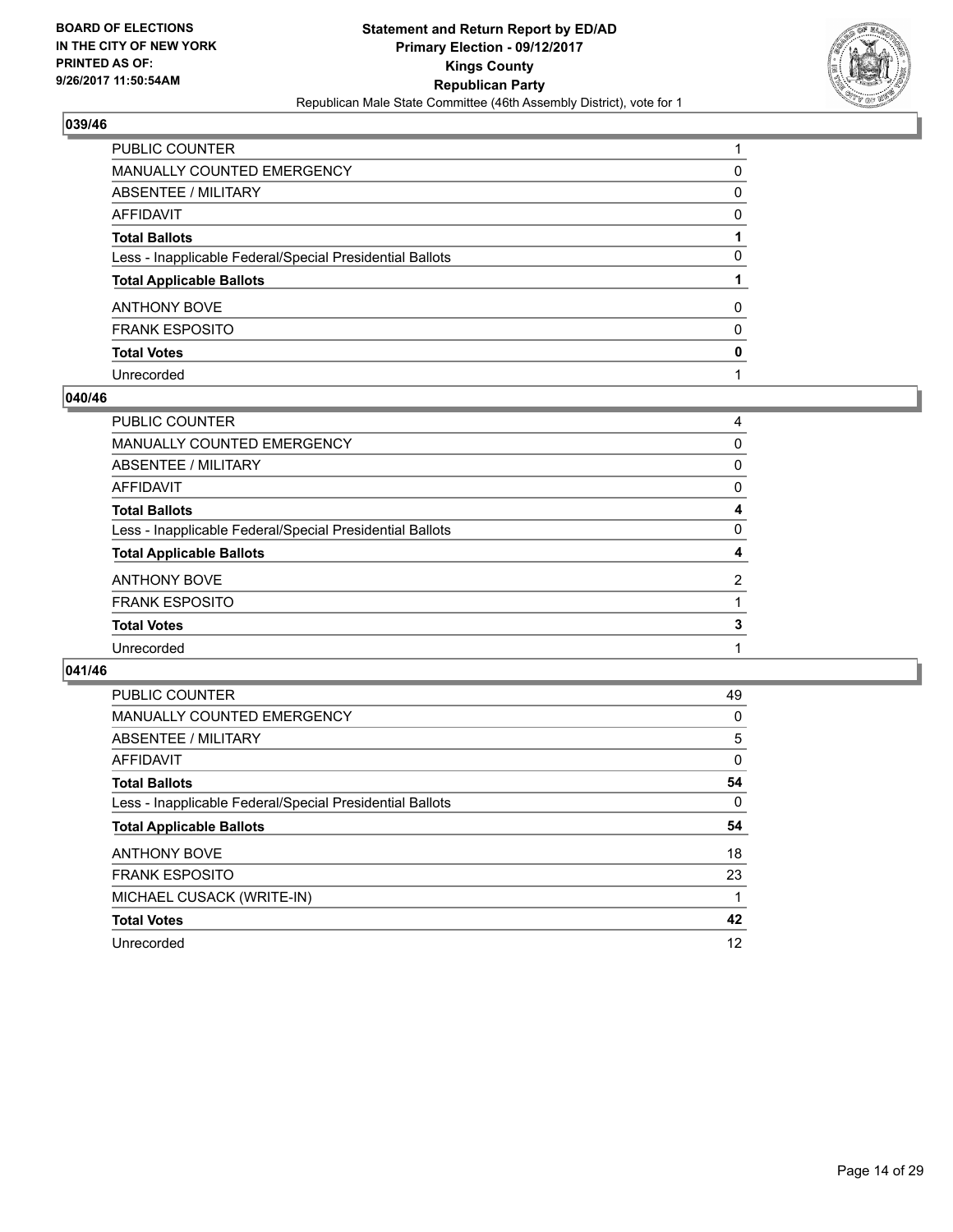

| PUBLIC COUNTER                                           | 43 |
|----------------------------------------------------------|----|
| <b>MANUALLY COUNTED EMERGENCY</b>                        | 0  |
| <b>ABSENTEE / MILITARY</b>                               |    |
| AFFIDAVIT                                                |    |
| <b>Total Ballots</b>                                     | 51 |
| Less - Inapplicable Federal/Special Presidential Ballots | 0  |
| <b>Total Applicable Ballots</b>                          | 51 |
| ANTHONY BOVE                                             | 17 |
| <b>FRANK ESPOSITO</b>                                    | 10 |
| <b>Total Votes</b>                                       | 27 |
| Unrecorded                                               | 24 |

#### **043/46**

| PUBLIC COUNTER                                           | 0              |
|----------------------------------------------------------|----------------|
| <b>MANUALLY COUNTED EMERGENCY</b>                        | 0              |
| ABSENTEE / MILITARY                                      | $\overline{2}$ |
| AFFIDAVIT                                                | 0              |
| <b>Total Ballots</b>                                     | $\mathbf{2}$   |
| Less - Inapplicable Federal/Special Presidential Ballots | 0              |
| <b>Total Applicable Ballots</b>                          | 2              |
| <b>ANTHONY BOVE</b>                                      | 0              |
| <b>FRANK ESPOSITO</b>                                    | 0              |
| <b>Total Votes</b>                                       | 0              |
| Unrecorded                                               | 2              |
|                                                          |                |

| <b>PUBLIC COUNTER</b>                                    | 8 |
|----------------------------------------------------------|---|
| <b>MANUALLY COUNTED EMERGENCY</b>                        | 0 |
| ABSENTEE / MILITARY                                      | 0 |
| <b>AFFIDAVIT</b>                                         | 0 |
| <b>Total Ballots</b>                                     | 8 |
| Less - Inapplicable Federal/Special Presidential Ballots | 0 |
|                                                          |   |
| <b>Total Applicable Ballots</b>                          | 8 |
| <b>ANTHONY BOVE</b>                                      | 3 |
| <b>FRANK ESPOSITO</b>                                    |   |
| <b>Total Votes</b>                                       | 4 |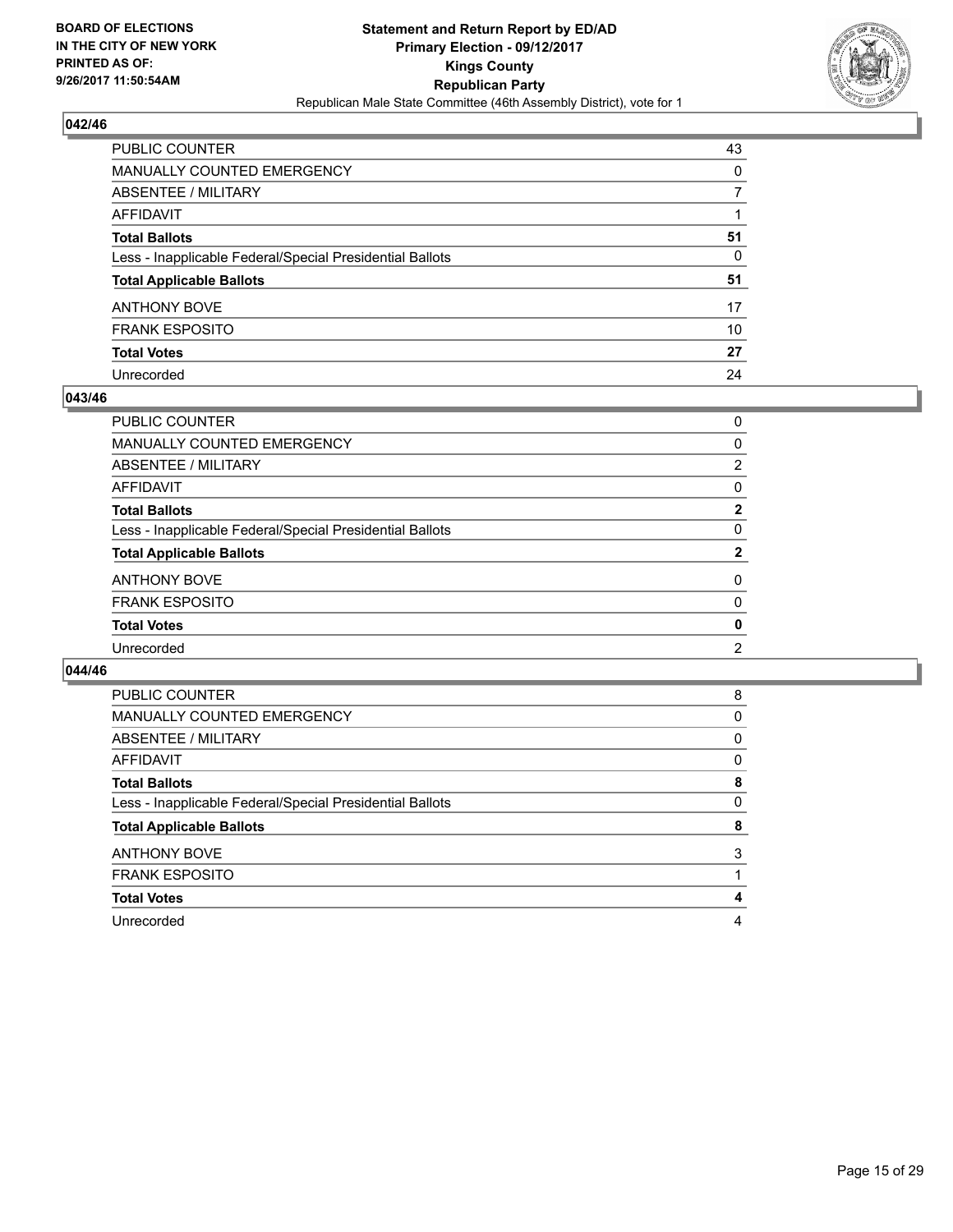

| <b>PUBLIC COUNTER</b>                                    | 10 |
|----------------------------------------------------------|----|
| <b>MANUALLY COUNTED EMERGENCY</b>                        | 0  |
| <b>ABSENTEE / MILITARY</b>                               | 0  |
| AFFIDAVIT                                                | 0  |
| <b>Total Ballots</b>                                     | 10 |
| Less - Inapplicable Federal/Special Presidential Ballots | 0  |
| <b>Total Applicable Ballots</b>                          | 10 |
| <b>ANTHONY BOVE</b>                                      | 5  |
| <b>FRANK ESPOSITO</b>                                    | 5  |
| <b>Total Votes</b>                                       | 10 |

#### **046/46**

| PUBLIC COUNTER                                           |   |
|----------------------------------------------------------|---|
| <b>MANUALLY COUNTED EMERGENCY</b>                        | 0 |
| ABSENTEE / MILITARY                                      | 0 |
| AFFIDAVIT                                                | 0 |
| <b>Total Ballots</b>                                     |   |
| Less - Inapplicable Federal/Special Presidential Ballots | 0 |
| <b>Total Applicable Ballots</b>                          |   |
| ANTHONY BOVE                                             | 5 |
| <b>FRANK ESPOSITO</b>                                    |   |
| <b>Total Votes</b>                                       | 6 |
| Unrecorded                                               |   |
|                                                          |   |

| <b>PUBLIC COUNTER</b>                                    | 80 |
|----------------------------------------------------------|----|
| <b>MANUALLY COUNTED EMERGENCY</b>                        | 0  |
| ABSENTEE / MILITARY                                      | 3  |
| AFFIDAVIT                                                | 0  |
| <b>Total Ballots</b>                                     | 83 |
| Less - Inapplicable Federal/Special Presidential Ballots | 0  |
| <b>Total Applicable Ballots</b>                          | 83 |
| <b>ANTHONY BOVE</b>                                      | 22 |
| <b>FRANK ESPOSITO</b>                                    | 23 |
| <b>Total Votes</b>                                       | 45 |
| Unrecorded                                               | 38 |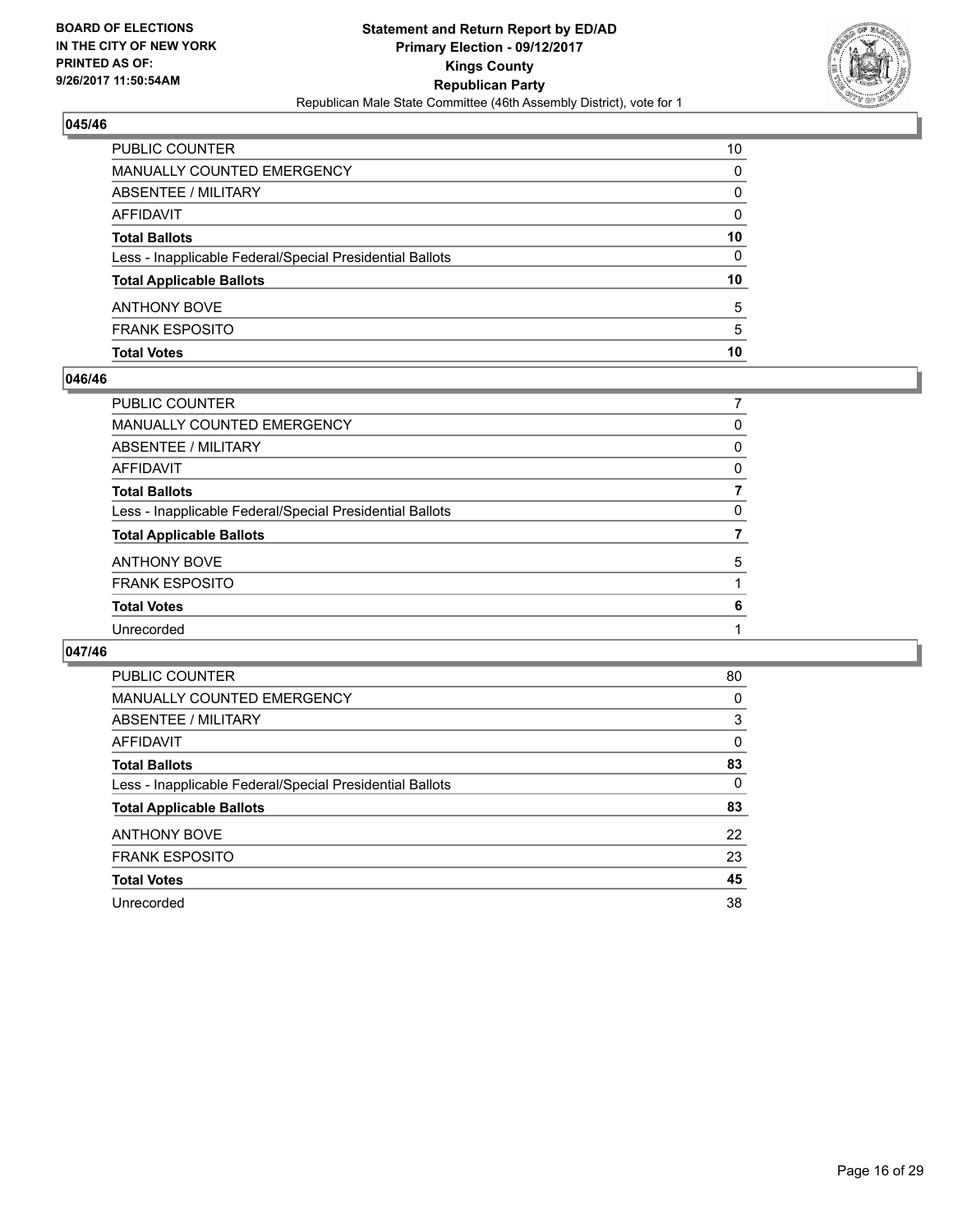

| <b>PUBLIC COUNTER</b>                                    | 30 |
|----------------------------------------------------------|----|
| <b>MANUALLY COUNTED EMERGENCY</b>                        | 0  |
| ABSENTEE / MILITARY                                      | 5  |
| AFFIDAVIT                                                | 0  |
| <b>Total Ballots</b>                                     | 35 |
| Less - Inapplicable Federal/Special Presidential Ballots | 0  |
| <b>Total Applicable Ballots</b>                          | 35 |
|                                                          |    |
| <b>ANTHONY BOVE</b>                                      | 8  |
| <b>FRANK ESPOSITO</b>                                    | 11 |
| MARIE SZUSZKIEWICZ (WRITE-IN)                            |    |
| <b>Total Votes</b>                                       | 20 |

#### **049/46**

| <b>PUBLIC COUNTER</b>                                    | 38 |
|----------------------------------------------------------|----|
| MANUALLY COUNTED EMERGENCY                               | 0  |
| ABSENTEE / MILITARY                                      | 5  |
| AFFIDAVIT                                                | 0  |
| <b>Total Ballots</b>                                     | 43 |
| Less - Inapplicable Federal/Special Presidential Ballots | 0  |
| <b>Total Applicable Ballots</b>                          | 43 |
| <b>ANTHONY BOVE</b>                                      | 8  |
| <b>FRANK ESPOSITO</b>                                    | 15 |
| <b>Total Votes</b>                                       | 23 |
| Unrecorded                                               | 20 |

| <b>PUBLIC COUNTER</b>                                    | 79 |
|----------------------------------------------------------|----|
| <b>MANUALLY COUNTED EMERGENCY</b>                        | 0  |
| ABSENTEE / MILITARY                                      | 3  |
| AFFIDAVIT                                                | 0  |
| <b>Total Ballots</b>                                     | 82 |
| Less - Inapplicable Federal/Special Presidential Ballots | 0  |
| <b>Total Applicable Ballots</b>                          | 82 |
| <b>ANTHONY BOVE</b>                                      | 26 |
| <b>FRANK ESPOSITO</b>                                    | 33 |
| <b>Total Votes</b>                                       | 59 |
| Unrecorded                                               | 23 |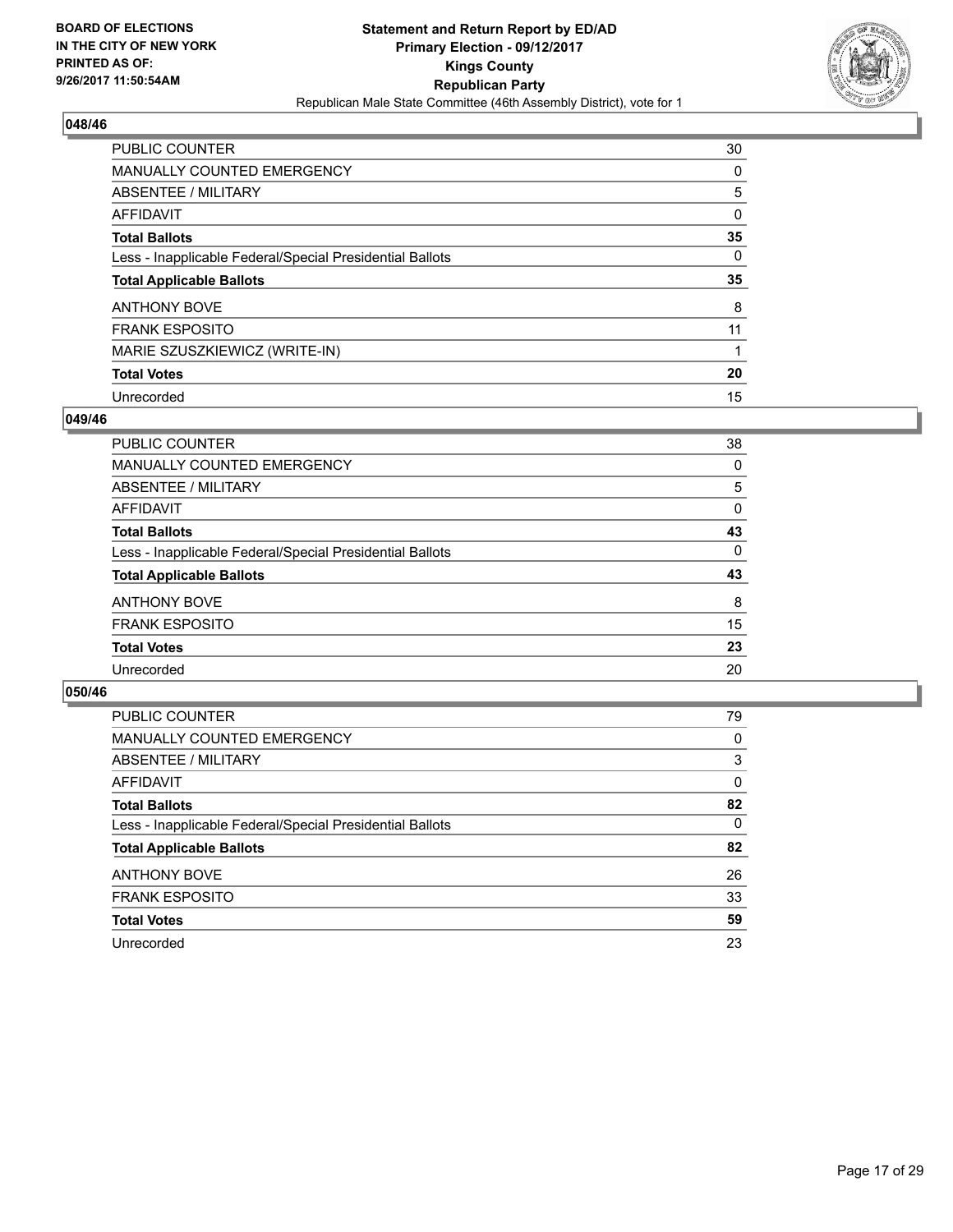

| PUBLIC COUNTER                                           | 95  |
|----------------------------------------------------------|-----|
| MANUALLY COUNTED EMERGENCY                               | 0   |
| ABSENTEE / MILITARY                                      | 5   |
| AFFIDAVIT                                                | 0   |
| Total Ballots                                            | 100 |
| Less - Inapplicable Federal/Special Presidential Ballots | 0   |
| <b>Total Applicable Ballots</b>                          | 100 |
| ANTHONY BOVE                                             | 29  |
| <b>FRANK ESPOSITO</b>                                    | 44  |
| <b>Total Votes</b>                                       | 73  |
| Unrecorded                                               | 27  |

#### **052/46**

| PUBLIC COUNTER                                           | 61       |
|----------------------------------------------------------|----------|
| <b>MANUALLY COUNTED EMERGENCY</b>                        | 0        |
| ABSENTEE / MILITARY                                      | 3        |
| AFFIDAVIT                                                | 0        |
| <b>Total Ballots</b>                                     | 64       |
| Less - Inapplicable Federal/Special Presidential Ballots | $\Omega$ |
| <b>Total Applicable Ballots</b>                          | 64       |
| <b>ANTHONY BOVE</b>                                      | 8        |
| <b>FRANK ESPOSITO</b>                                    | 23       |
| <b>Total Votes</b>                                       | 31       |
| Unrecorded                                               | 33       |
|                                                          |          |

| <b>PUBLIC COUNTER</b>                                    | 50 |
|----------------------------------------------------------|----|
| <b>MANUALLY COUNTED EMERGENCY</b>                        | 0  |
| ABSENTEE / MILITARY                                      | 3  |
| AFFIDAVIT                                                | 0  |
| <b>Total Ballots</b>                                     | 53 |
| Less - Inapplicable Federal/Special Presidential Ballots | 0  |
| <b>Total Applicable Ballots</b>                          | 53 |
| <b>ANTHONY BOVE</b>                                      | 12 |
| <b>FRANK ESPOSITO</b>                                    | 23 |
| DANIEL BLATTO (WRITE-IN)                                 |    |
| <b>Total Votes</b>                                       | 36 |
| Unrecorded                                               | 17 |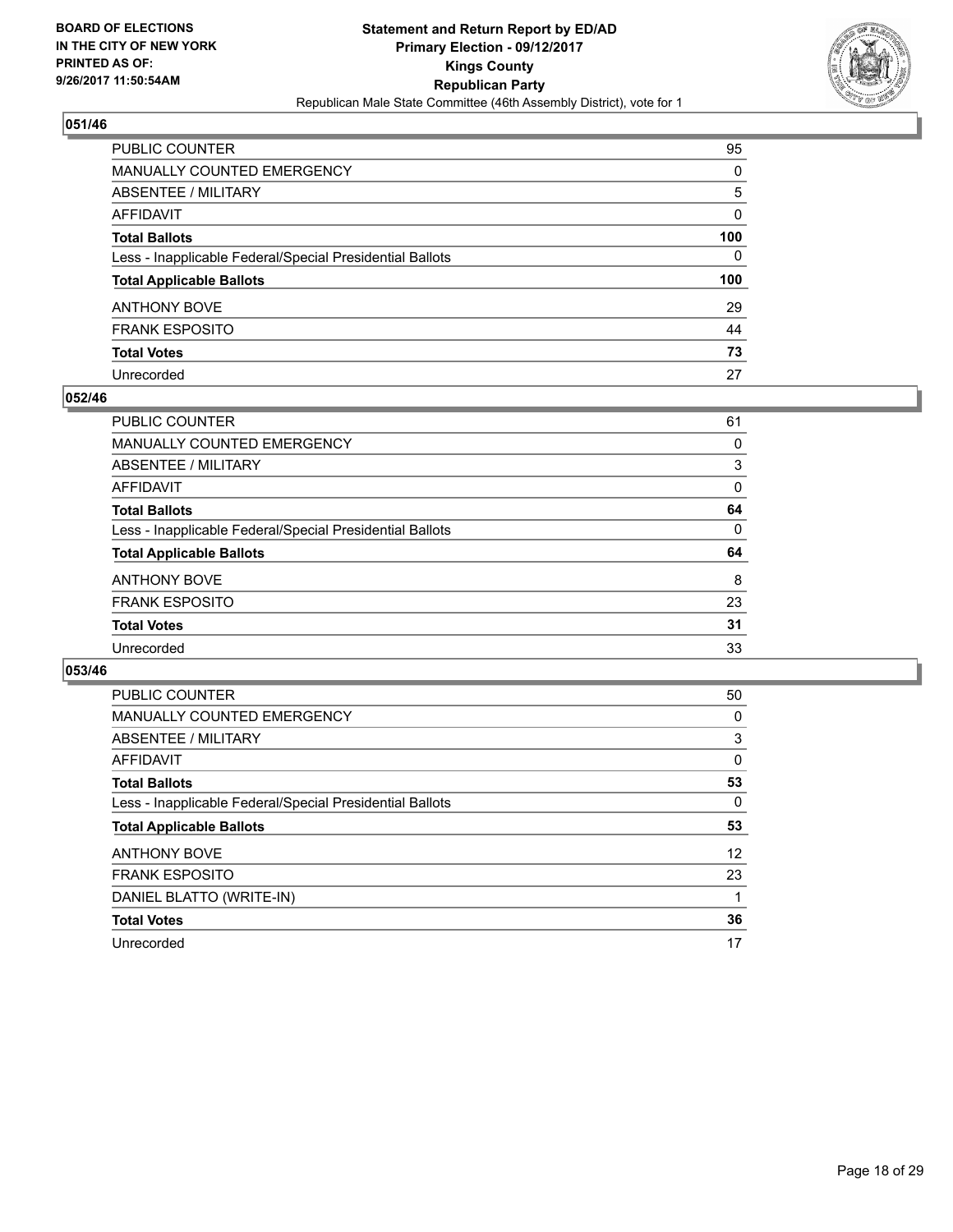

| PUBLIC COUNTER                                           | 36 |
|----------------------------------------------------------|----|
| MANUALLY COUNTED EMERGENCY                               | 0  |
| ABSENTEE / MILITARY                                      | 8  |
| AFFIDAVIT                                                | 0  |
| <b>Total Ballots</b>                                     | 44 |
| Less - Inapplicable Federal/Special Presidential Ballots | 0  |
| <b>Total Applicable Ballots</b>                          | 44 |
| ANTHONY BOVE                                             | 5  |
| <b>FRANK ESPOSITO</b>                                    | 21 |
| <b>Total Votes</b>                                       | 26 |
| Unrecorded                                               | 18 |

#### **055/46**

| <b>PUBLIC COUNTER</b>                                    | 25 |
|----------------------------------------------------------|----|
| <b>MANUALLY COUNTED EMERGENCY</b>                        | 0  |
| ABSENTEE / MILITARY                                      | 0  |
| AFFIDAVIT                                                | 3  |
| <b>Total Ballots</b>                                     | 28 |
| Less - Inapplicable Federal/Special Presidential Ballots | 0  |
| <b>Total Applicable Ballots</b>                          | 28 |
| <b>ANTHONY BOVE</b>                                      | 8  |
| <b>FRANK ESPOSITO</b>                                    | 12 |
| LIAM MCCABE (WRITE-IN)                                   |    |
| ROBERT GODDAHL (WRITE-IN)                                |    |
| <b>Total Votes</b>                                       | 22 |
| Unrecorded                                               | 6  |

| <b>PUBLIC COUNTER</b>                                    | 40 |
|----------------------------------------------------------|----|
| <b>MANUALLY COUNTED EMERGENCY</b>                        | 0  |
| ABSENTEE / MILITARY                                      | 0  |
| AFFIDAVIT                                                |    |
| <b>Total Ballots</b>                                     | 41 |
| Less - Inapplicable Federal/Special Presidential Ballots | 0  |
|                                                          |    |
| <b>Total Applicable Ballots</b>                          | 41 |
| <b>ANTHONY BOVE</b>                                      | 8  |
| <b>FRANK ESPOSITO</b>                                    | 18 |
| UNATTRIBUTABLE WRITE-IN (WRITE-IN)                       |    |
| <b>Total Votes</b>                                       | 27 |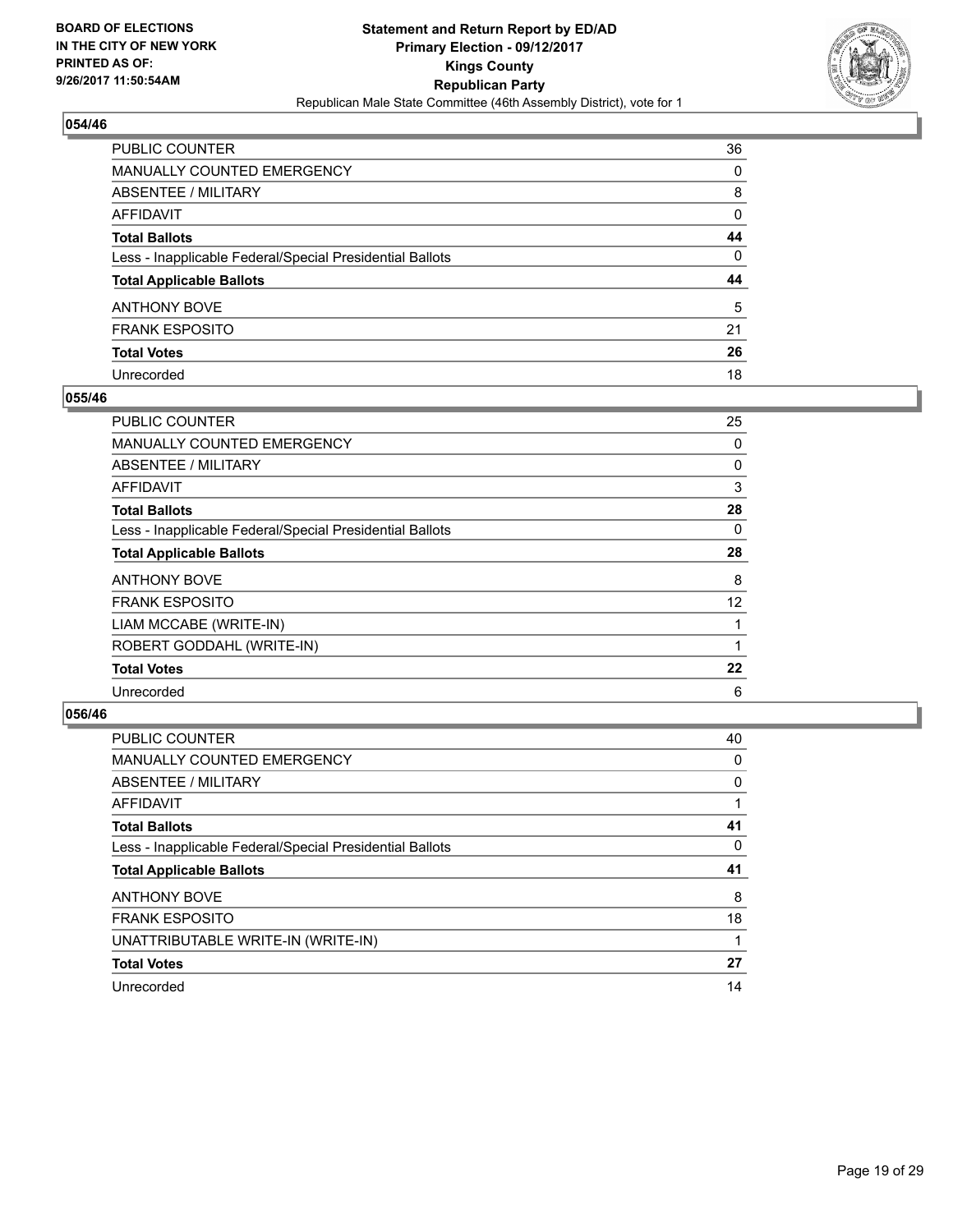

| PUBLIC COUNTER                                           | 47 |
|----------------------------------------------------------|----|
| MANUALLY COUNTED EMERGENCY                               | 0  |
| <b>ABSENTEE / MILITARY</b>                               | 7  |
| AFFIDAVIT                                                | 0  |
| <b>Total Ballots</b>                                     | 54 |
| Less - Inapplicable Federal/Special Presidential Ballots | 0  |
| <b>Total Applicable Ballots</b>                          | 54 |
| ANTHONY BOVE                                             | 9  |
| <b>FRANK ESPOSITO</b>                                    | 22 |
| <b>Total Votes</b>                                       | 31 |
| Unrecorded                                               | 23 |

#### **058/46**

| PUBLIC COUNTER                                           | 36                |
|----------------------------------------------------------|-------------------|
| <b>MANUALLY COUNTED EMERGENCY</b>                        | 0                 |
| ABSENTEE / MILITARY                                      | $\overline{2}$    |
| AFFIDAVIT                                                |                   |
| <b>Total Ballots</b>                                     | 39                |
| Less - Inapplicable Federal/Special Presidential Ballots | $\Omega$          |
| <b>Total Applicable Ballots</b>                          | 39                |
| <b>ANTHONY BOVE</b>                                      | $12 \overline{ }$ |
| <b>FRANK ESPOSITO</b>                                    | 14                |
| <b>Total Votes</b>                                       | 26                |
| Unrecorded                                               | 13                |
|                                                          |                   |

| <b>PUBLIC COUNTER</b>                                    | 37 |
|----------------------------------------------------------|----|
| MANUALLY COUNTED EMERGENCY                               | 0  |
| ABSENTEE / MILITARY                                      | 4  |
| AFFIDAVIT                                                | 0  |
| <b>Total Ballots</b>                                     | 41 |
| Less - Inapplicable Federal/Special Presidential Ballots | 0  |
|                                                          |    |
| <b>Total Applicable Ballots</b>                          | 41 |
| <b>ANTHONY BOVE</b>                                      | 5  |
| <b>FRANK ESPOSITO</b>                                    | 16 |
| UNATTRIBUTABLE WRITE-IN (WRITE-IN)                       |    |
| <b>Total Votes</b>                                       | 22 |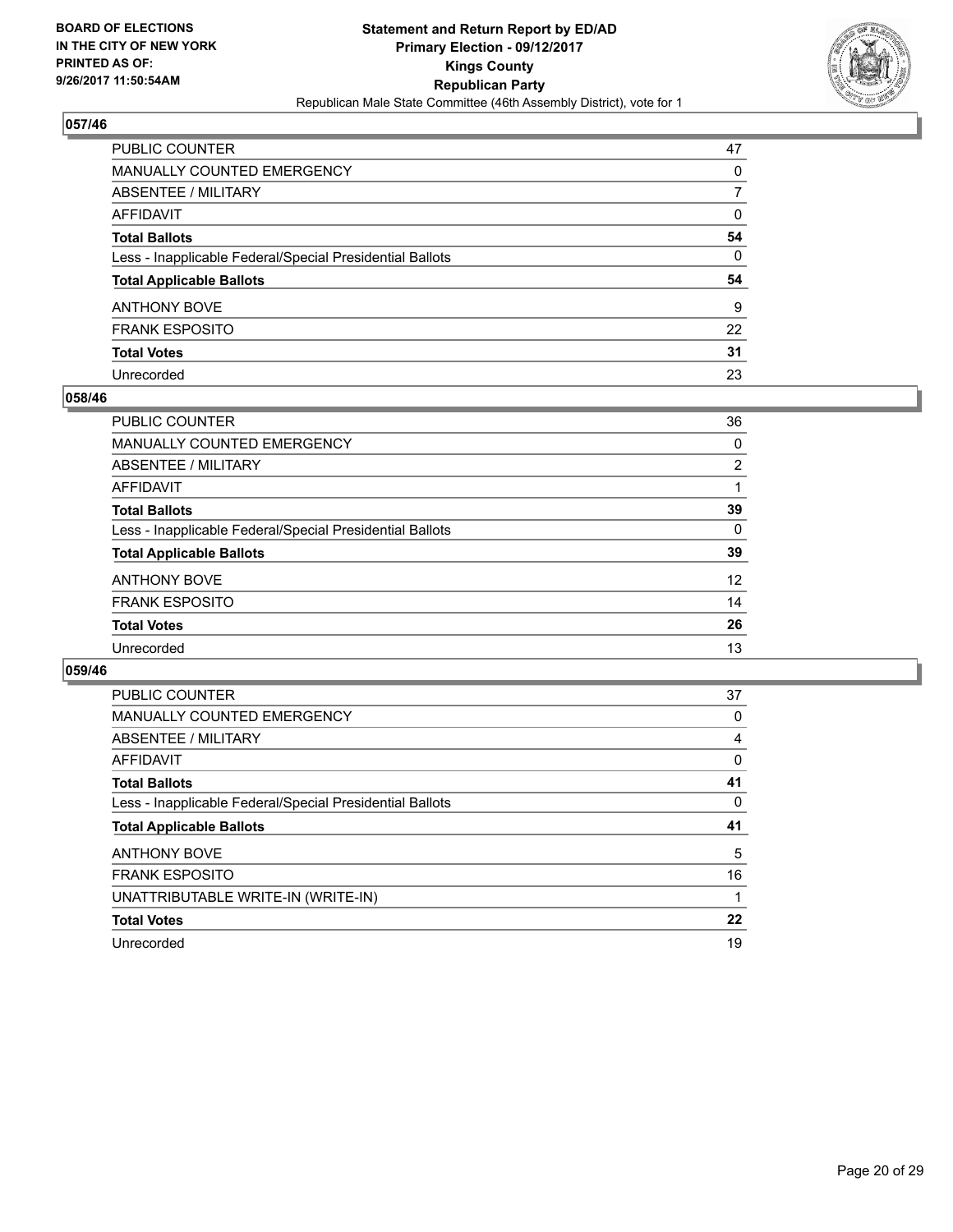

| PUBLIC COUNTER                                           | 66              |
|----------------------------------------------------------|-----------------|
| <b>MANUALLY COUNTED EMERGENCY</b>                        | 0               |
| <b>ABSENTEE / MILITARY</b>                               | 3               |
| AFFIDAVIT                                                | $\Omega$        |
| <b>Total Ballots</b>                                     | 69              |
| Less - Inapplicable Federal/Special Presidential Ballots | $\mathbf{0}$    |
| <b>Total Applicable Ballots</b>                          | 69              |
| ANTHONY BOVE                                             | 12 <sup>°</sup> |
| <b>FRANK ESPOSITO</b>                                    | 27              |
| <b>Total Votes</b>                                       | 39              |
| Unrecorded                                               | 30              |

#### **061/46**

| PUBLIC COUNTER                                           | 28       |
|----------------------------------------------------------|----------|
| <b>MANUALLY COUNTED EMERGENCY</b>                        | 0        |
| ABSENTEE / MILITARY                                      | 5        |
| AFFIDAVIT                                                | 0        |
| <b>Total Ballots</b>                                     | 33       |
| Less - Inapplicable Federal/Special Presidential Ballots | $\Omega$ |
| <b>Total Applicable Ballots</b>                          | 33       |
| <b>ANTHONY BOVE</b>                                      | 5        |
| <b>FRANK ESPOSITO</b>                                    | 17       |
| <b>Total Votes</b>                                       | 22       |
| Unrecorded                                               | 11       |
|                                                          |          |

| <b>PUBLIC COUNTER</b>                                    | 49 |
|----------------------------------------------------------|----|
| <b>MANUALLY COUNTED EMERGENCY</b>                        | 0  |
| ABSENTEE / MILITARY                                      | 5  |
| <b>AFFIDAVIT</b>                                         |    |
| <b>Total Ballots</b>                                     | 55 |
| Less - Inapplicable Federal/Special Presidential Ballots | 0  |
| <b>Total Applicable Ballots</b>                          | 55 |
| <b>ANTHONY BOVE</b>                                      | 13 |
| <b>FRANK ESPOSITO</b>                                    | 20 |
| EDDIE WINDSOR (WRITE-IN)                                 |    |
| <b>Total Votes</b>                                       | 34 |
| Unrecorded                                               | 21 |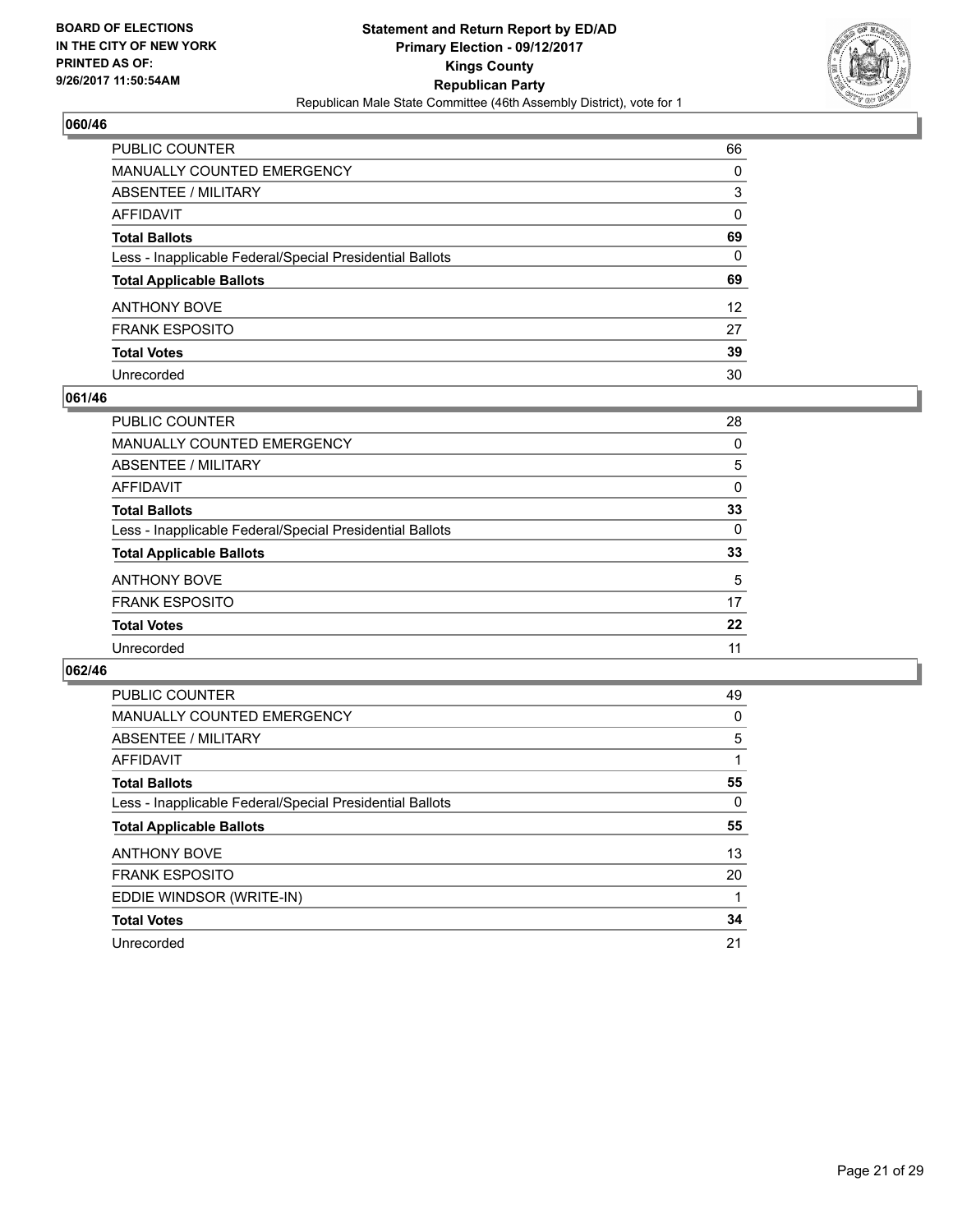

| PUBLIC COUNTER                                           | 37           |
|----------------------------------------------------------|--------------|
| <b>MANUALLY COUNTED EMERGENCY</b>                        | 0            |
| <b>ABSENTEE / MILITARY</b>                               | 3            |
| AFFIDAVIT                                                | $\Omega$     |
| <b>Total Ballots</b>                                     | 40           |
| Less - Inapplicable Federal/Special Presidential Ballots | $\mathbf{0}$ |
| <b>Total Applicable Ballots</b>                          | 40           |
| ANTHONY BOVE                                             | 10           |
| <b>FRANK ESPOSITO</b>                                    | 15           |
| <b>Total Votes</b>                                       | 25           |
| Unrecorded                                               | 15           |

#### **064/46**

| <b>PUBLIC COUNTER</b>                                    | 57 |
|----------------------------------------------------------|----|
| <b>MANUALLY COUNTED EMERGENCY</b>                        | 0  |
| ABSENTEE / MILITARY                                      | 6  |
| AFFIDAVIT                                                | 0  |
| <b>Total Ballots</b>                                     | 63 |
| Less - Inapplicable Federal/Special Presidential Ballots | 0  |
| <b>Total Applicable Ballots</b>                          | 63 |
| <b>ANTHONY BOVE</b>                                      | 16 |
| <b>FRANK ESPOSITO</b>                                    | 22 |
| BOB CAPANO (WRITE-IN)                                    |    |
| <b>Total Votes</b>                                       | 39 |
| Unrecorded                                               | 24 |

| <b>PUBLIC COUNTER</b>                                    | 54 |
|----------------------------------------------------------|----|
| <b>MANUALLY COUNTED EMERGENCY</b>                        | 0  |
| ABSENTEE / MILITARY                                      | 6  |
| AFFIDAVIT                                                | 0  |
| <b>Total Ballots</b>                                     | 60 |
| Less - Inapplicable Federal/Special Presidential Ballots | 0  |
| <b>Total Applicable Ballots</b>                          | 60 |
| <b>ANTHONY BOVE</b>                                      | 20 |
| <b>FRANK ESPOSITO</b>                                    | 24 |
| <b>Total Votes</b>                                       | 44 |
| Unrecorded                                               | 16 |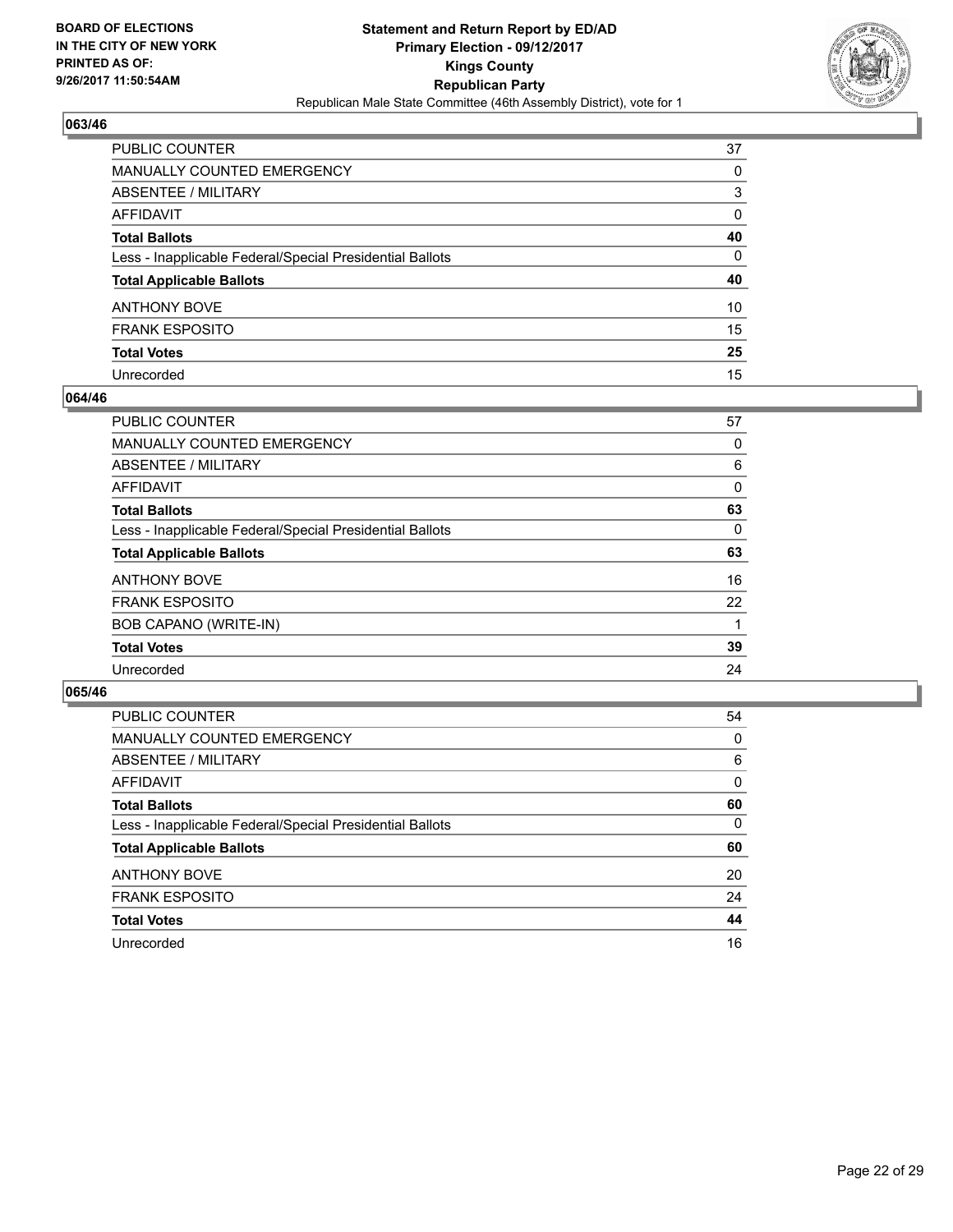

| PUBLIC COUNTER                                           | 38 |
|----------------------------------------------------------|----|
| <b>MANUALLY COUNTED EMERGENCY</b>                        | 0  |
| <b>ABSENTEE / MILITARY</b>                               | 4  |
| AFFIDAVIT                                                | 0  |
| <b>Total Ballots</b>                                     | 42 |
| Less - Inapplicable Federal/Special Presidential Ballots | 0  |
| <b>Total Applicable Ballots</b>                          | 42 |
| ANTHONY BOVE                                             | 13 |
| <b>FRANK ESPOSITO</b>                                    | 10 |
| <b>Total Votes</b>                                       | 23 |
| Unrecorded                                               | 19 |

#### **067/46**

| PUBLIC COUNTER                                           | 62       |
|----------------------------------------------------------|----------|
| <b>MANUALLY COUNTED EMERGENCY</b>                        | 0        |
| ABSENTEE / MILITARY                                      | 5        |
| AFFIDAVIT                                                |          |
| <b>Total Ballots</b>                                     | 68       |
| Less - Inapplicable Federal/Special Presidential Ballots | $\Omega$ |
| <b>Total Applicable Ballots</b>                          | 68       |
| <b>ANTHONY BOVE</b>                                      | 22       |
| <b>FRANK ESPOSITO</b>                                    | 27       |
| <b>Total Votes</b>                                       | 49       |
| Unrecorded                                               | 19       |
|                                                          |          |

| <b>PUBLIC COUNTER</b>                                    | 86 |
|----------------------------------------------------------|----|
| <b>MANUALLY COUNTED EMERGENCY</b>                        | 0  |
| ABSENTEE / MILITARY                                      | 2  |
| AFFIDAVIT                                                | 0  |
| <b>Total Ballots</b>                                     | 88 |
| Less - Inapplicable Federal/Special Presidential Ballots | 0  |
| <b>Total Applicable Ballots</b>                          | 88 |
| <b>ANTHONY BOVE</b>                                      | 33 |
| <b>FRANK ESPOSITO</b>                                    | 31 |
| <b>Total Votes</b>                                       | 64 |
| Unrecorded                                               | 24 |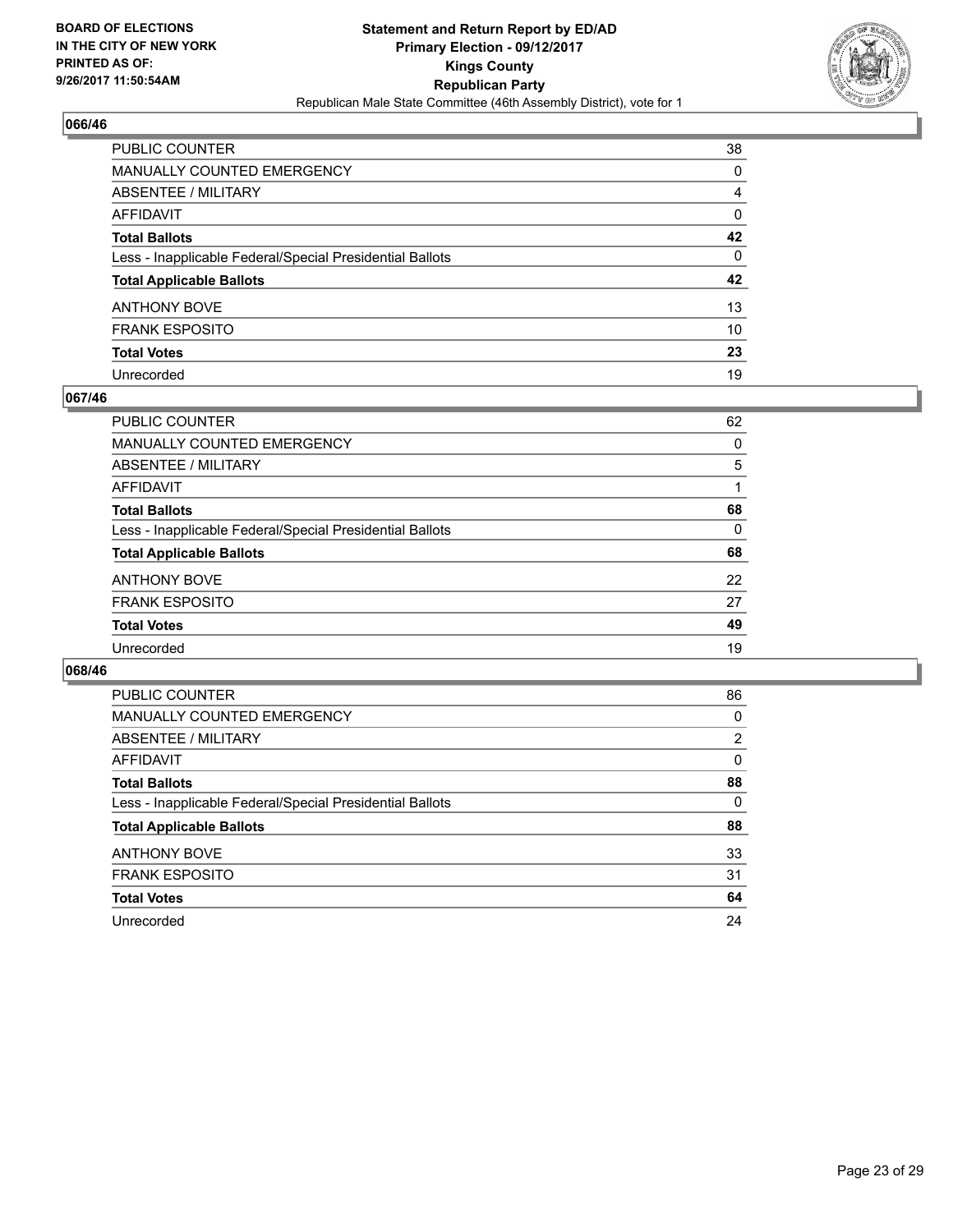

| <b>PUBLIC COUNTER</b>                                    | 75 |
|----------------------------------------------------------|----|
| <b>MANUALLY COUNTED EMERGENCY</b>                        | 0  |
| ABSENTEE / MILITARY                                      | 5  |
| AFFIDAVIT                                                | 0  |
| <b>Total Ballots</b>                                     | 80 |
| Less - Inapplicable Federal/Special Presidential Ballots | 0  |
| <b>Total Applicable Ballots</b>                          | 80 |
| <b>ANTHONY BOVE</b>                                      | 19 |
| <b>FRANK ESPOSITO</b>                                    | 46 |
| UNATTRIBUTABLE WRITE-IN (WRITE-IN)                       |    |
| <b>Total Votes</b>                                       | 66 |
| Unrecorded                                               | 14 |

#### **070/46**

| PUBLIC COUNTER                                           | 67       |
|----------------------------------------------------------|----------|
| <b>MANUALLY COUNTED EMERGENCY</b>                        | 0        |
| ABSENTEE / MILITARY                                      | 8        |
| AFFIDAVIT                                                | $\Omega$ |
| <b>Total Ballots</b>                                     | 75       |
| Less - Inapplicable Federal/Special Presidential Ballots | $\Omega$ |
| <b>Total Applicable Ballots</b>                          | 75       |
| <b>ANTHONY BOVE</b>                                      | 23       |
| <b>FRANK ESPOSITO</b>                                    | 34       |
| <b>Total Votes</b>                                       | 57       |
| Unrecorded                                               | 18       |

| <b>PUBLIC COUNTER</b>                                    | 51 |
|----------------------------------------------------------|----|
| <b>MANUALLY COUNTED EMERGENCY</b>                        | 0  |
| ABSENTEE / MILITARY                                      | 2  |
| AFFIDAVIT                                                | 0  |
| <b>Total Ballots</b>                                     | 53 |
| Less - Inapplicable Federal/Special Presidential Ballots | 0  |
| <b>Total Applicable Ballots</b>                          | 53 |
| <b>ANTHONY BOVE</b>                                      | 14 |
| <b>FRANK ESPOSITO</b>                                    | 23 |
| <b>Total Votes</b>                                       | 37 |
| Unrecorded                                               | 16 |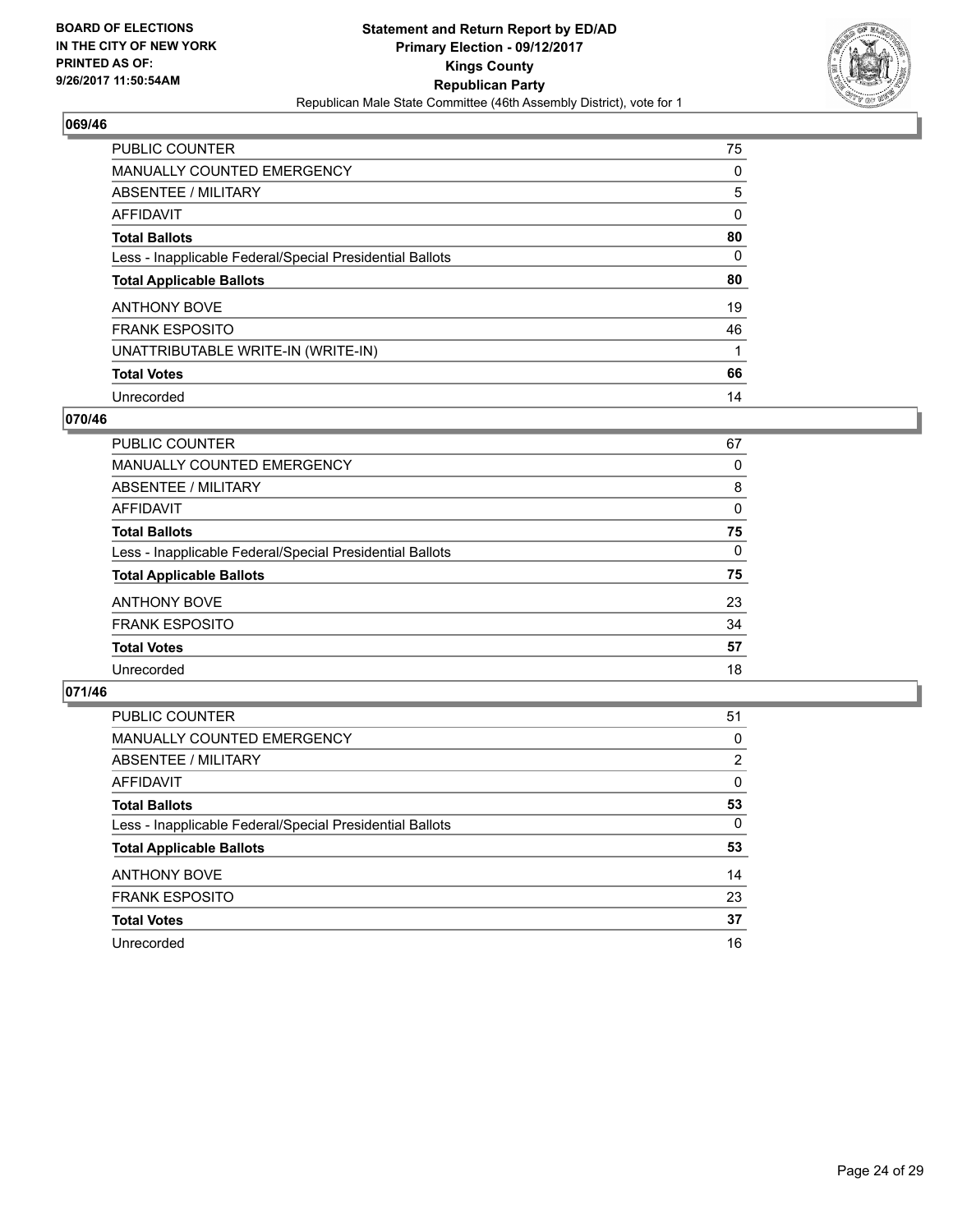

| PUBLIC COUNTER                                           | 53           |
|----------------------------------------------------------|--------------|
| MANUALLY COUNTED EMERGENCY                               | 0            |
| ABSENTEE / MILITARY                                      | 3            |
| AFFIDAVIT                                                | $\mathbf{0}$ |
| Total Ballots                                            | 56           |
| Less - Inapplicable Federal/Special Presidential Ballots | $\mathbf{0}$ |
| <b>Total Applicable Ballots</b>                          | 56           |
| ANTHONY BOVE                                             | 18           |
| FRANK ESPOSITO                                           | 15           |
| <b>Total Votes</b>                                       | 33           |
| Unrecorded                                               | 23           |

#### **073/46**

| PUBLIC COUNTER                                           | 6 |
|----------------------------------------------------------|---|
| <b>MANUALLY COUNTED EMERGENCY</b>                        | 0 |
| ABSENTEE / MILITARY                                      | 0 |
| <b>AFFIDAVIT</b>                                         | 0 |
| <b>Total Ballots</b>                                     | 6 |
| Less - Inapplicable Federal/Special Presidential Ballots | 0 |
| <b>Total Applicable Ballots</b>                          | 6 |
| <b>ANTHONY BOVE</b>                                      | 4 |
| <b>FRANK ESPOSITO</b>                                    |   |
| <b>Total Votes</b>                                       | 5 |
| Unrecorded                                               |   |
|                                                          |   |

| <b>PUBLIC COUNTER</b>                                    | 9  |
|----------------------------------------------------------|----|
| <b>MANUALLY COUNTED EMERGENCY</b>                        | 0  |
| ABSENTEE / MILITARY                                      |    |
| AFFIDAVIT                                                | 0  |
| <b>Total Ballots</b>                                     | 10 |
| Less - Inapplicable Federal/Special Presidential Ballots | 0  |
| <b>Total Applicable Ballots</b>                          | 10 |
|                                                          |    |
| <b>ANTHONY BOVE</b>                                      | 0  |
| <b>FRANK ESPOSITO</b>                                    |    |
| <b>Total Votes</b>                                       | 7  |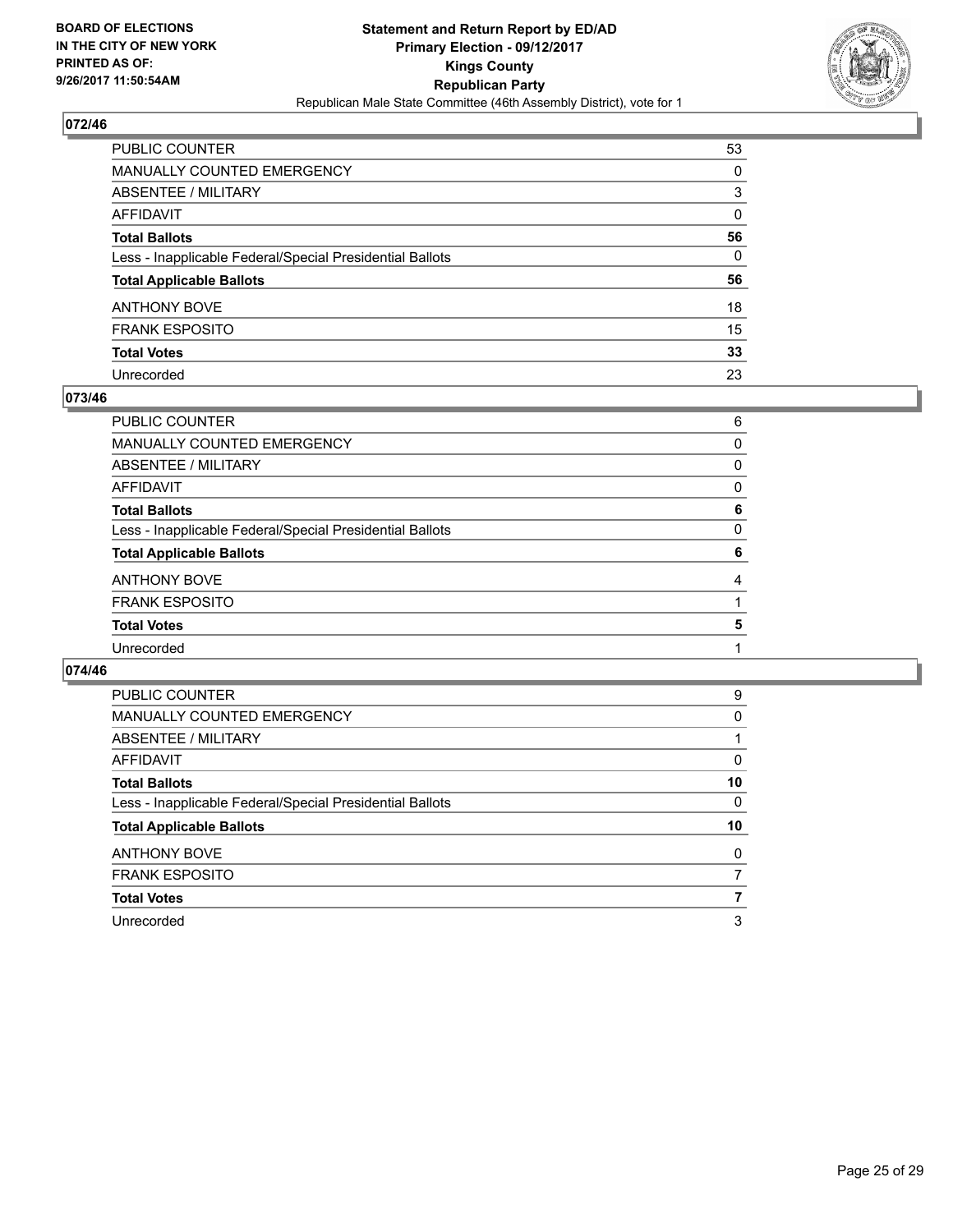

| PUBLIC COUNTER                                           | 56 |
|----------------------------------------------------------|----|
| MANUALLY COUNTED EMERGENCY                               | 0  |
| ABSENTEE / MILITARY                                      | 7  |
| AFFIDAVIT                                                | 0  |
| <b>Total Ballots</b>                                     | 63 |
| Less - Inapplicable Federal/Special Presidential Ballots | 0  |
| <b>Total Applicable Ballots</b>                          | 63 |
| ANTHONY BOVE                                             | 13 |
| <b>FRANK ESPOSITO</b>                                    | 31 |
| <b>Total Votes</b>                                       | 44 |
| Unrecorded                                               | 19 |

#### **076/46**

| PUBLIC COUNTER                                           | 46       |
|----------------------------------------------------------|----------|
|                                                          |          |
| <b>MANUALLY COUNTED EMERGENCY</b>                        | $\Omega$ |
| ABSENTEE / MILITARY                                      | 3        |
| AFFIDAVIT                                                | 0        |
| <b>Total Ballots</b>                                     | 49       |
| Less - Inapplicable Federal/Special Presidential Ballots | $\Omega$ |
| <b>Total Applicable Ballots</b>                          | 49       |
| <b>ANTHONY BOVE</b>                                      | 13       |
| <b>FRANK ESPOSITO</b>                                    | 23       |
| <b>Total Votes</b>                                       | 36       |
| Unrecorded                                               | 13       |

| <b>FRANK ESPOSITO</b>                                    | 3  |
|----------------------------------------------------------|----|
| <b>ANTHONY BOVE</b>                                      | 9  |
| <b>Total Applicable Ballots</b>                          | 12 |
| Less - Inapplicable Federal/Special Presidential Ballots | 0  |
| <b>Total Ballots</b>                                     | 12 |
| AFFIDAVIT                                                | 0  |
| ABSENTEE / MILITARY                                      | 0  |
| MANUALLY COUNTED EMERGENCY                               | 0  |
| PUBLIC COUNTER                                           | 12 |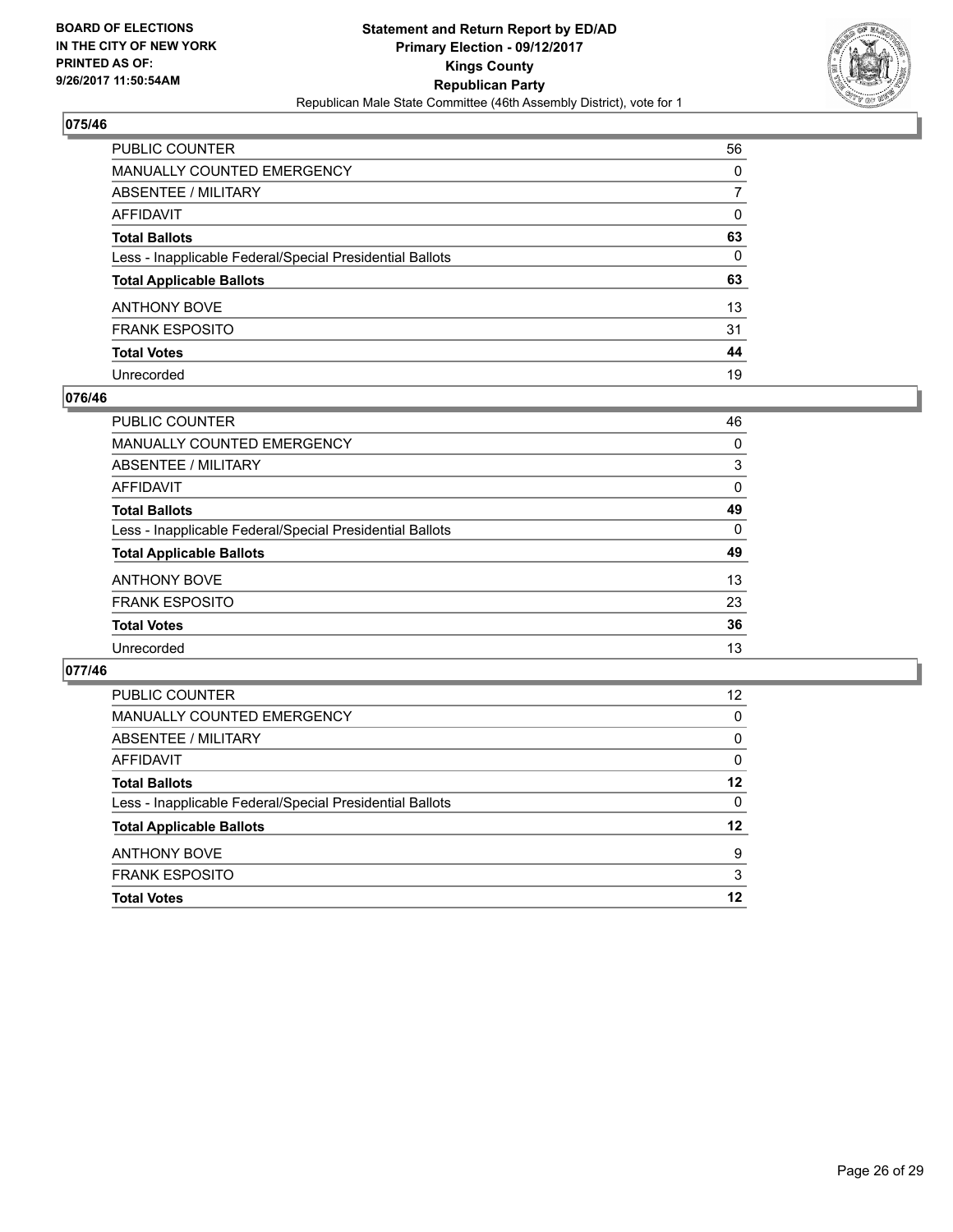

| PUBLIC COUNTER                                           | 83           |
|----------------------------------------------------------|--------------|
| <b>MANUALLY COUNTED EMERGENCY</b>                        | 0            |
| <b>ABSENTEE / MILITARY</b>                               | 5            |
| AFFIDAVIT                                                | $\Omega$     |
| <b>Total Ballots</b>                                     | 88           |
| Less - Inapplicable Federal/Special Presidential Ballots | $\mathbf{0}$ |
| <b>Total Applicable Ballots</b>                          | 88           |
| ANTHONY BOVE                                             | 29           |
| <b>FRANK ESPOSITO</b>                                    | 31           |
| <b>Total Votes</b>                                       | 60           |
| Unrecorded                                               | 28           |

#### **079/46**

| <b>PUBLIC COUNTER</b>                                    | 114 |
|----------------------------------------------------------|-----|
| <b>MANUALLY COUNTED EMERGENCY</b>                        | 0   |
| ABSENTEE / MILITARY                                      | 6   |
| AFFIDAVIT                                                | 0   |
| <b>Total Ballots</b>                                     | 120 |
| Less - Inapplicable Federal/Special Presidential Ballots | 0   |
| <b>Total Applicable Ballots</b>                          | 120 |
| <b>ANTHONY BOVE</b>                                      | 44  |
| <b>FRANK ESPOSITO</b>                                    | 46  |
| PETE GALASINAO (WRITE-IN)                                |     |
| <b>Total Votes</b>                                       | 91  |
| Unrecorded                                               | 29  |

| <b>PUBLIC COUNTER</b>                                    | 4 |
|----------------------------------------------------------|---|
| MANUALLY COUNTED EMERGENCY                               | 0 |
| ABSENTEE / MILITARY                                      | 0 |
| AFFIDAVIT                                                | 0 |
| <b>Total Ballots</b>                                     | 4 |
| Less - Inapplicable Federal/Special Presidential Ballots | 0 |
| <b>Total Applicable Ballots</b>                          | 4 |
| <b>ANTHONY BOVE</b>                                      |   |
| <b>FRANK ESPOSITO</b>                                    | 3 |
| <b>Total Votes</b>                                       | 4 |
|                                                          |   |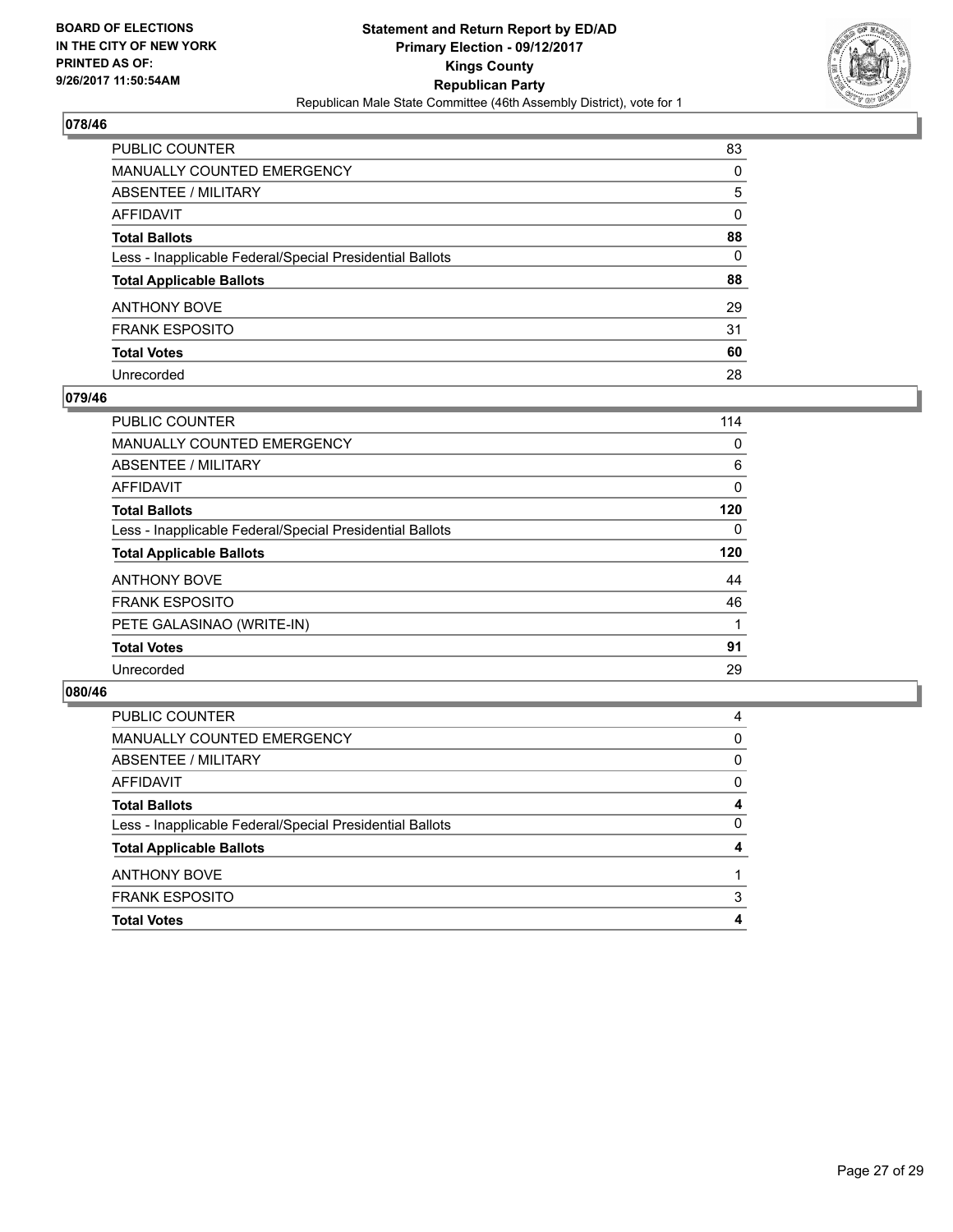

| <b>PUBLIC COUNTER</b>                                    | 16 |
|----------------------------------------------------------|----|
| <b>MANUALLY COUNTED EMERGENCY</b>                        | 0  |
| ABSENTEE / MILITARY                                      | 0  |
| AFFIDAVIT                                                | 0  |
| <b>Total Ballots</b>                                     | 16 |
| Less - Inapplicable Federal/Special Presidential Ballots | 0  |
| <b>Total Applicable Ballots</b>                          | 16 |
| <b>ANTHONY BOVE</b>                                      | 11 |
| <b>FRANK ESPOSITO</b>                                    | 0  |
| <b>Total Votes</b>                                       | 11 |
| Unrecorded                                               | 5  |
|                                                          |    |

## **082/46 COMBINED into: 037/46**

#### **083/46**

| PUBLIC COUNTER                                           | 0 |
|----------------------------------------------------------|---|
| MANUALLY COUNTED EMERGENCY                               | 0 |
| ABSENTEE / MILITARY                                      | 0 |
| AFFIDAVIT                                                | 0 |
| Total Ballots                                            | 0 |
| Less - Inapplicable Federal/Special Presidential Ballots | 0 |
| <b>Total Applicable Ballots</b>                          | 0 |
| ANTHONY BOVE                                             | 0 |
| <b>FRANK ESPOSITO</b>                                    | 0 |
| <b>Total Votes</b>                                       | 0 |
|                                                          |   |

| <b>Total Votes</b>                                       | 0        |
|----------------------------------------------------------|----------|
| <b>FRANK ESPOSITO</b>                                    | $\Omega$ |
| <b>ANTHONY BOVE</b>                                      | $\Omega$ |
| <b>Total Applicable Ballots</b>                          | 0        |
| Less - Inapplicable Federal/Special Presidential Ballots | 0        |
| <b>Total Ballots</b>                                     | 0        |
| AFFIDAVIT                                                | 0        |
| ABSENTEE / MILITARY                                      | $\Omega$ |
| MANUALLY COUNTED EMERGENCY                               | 0        |
| <b>PUBLIC COUNTER</b>                                    | 0        |